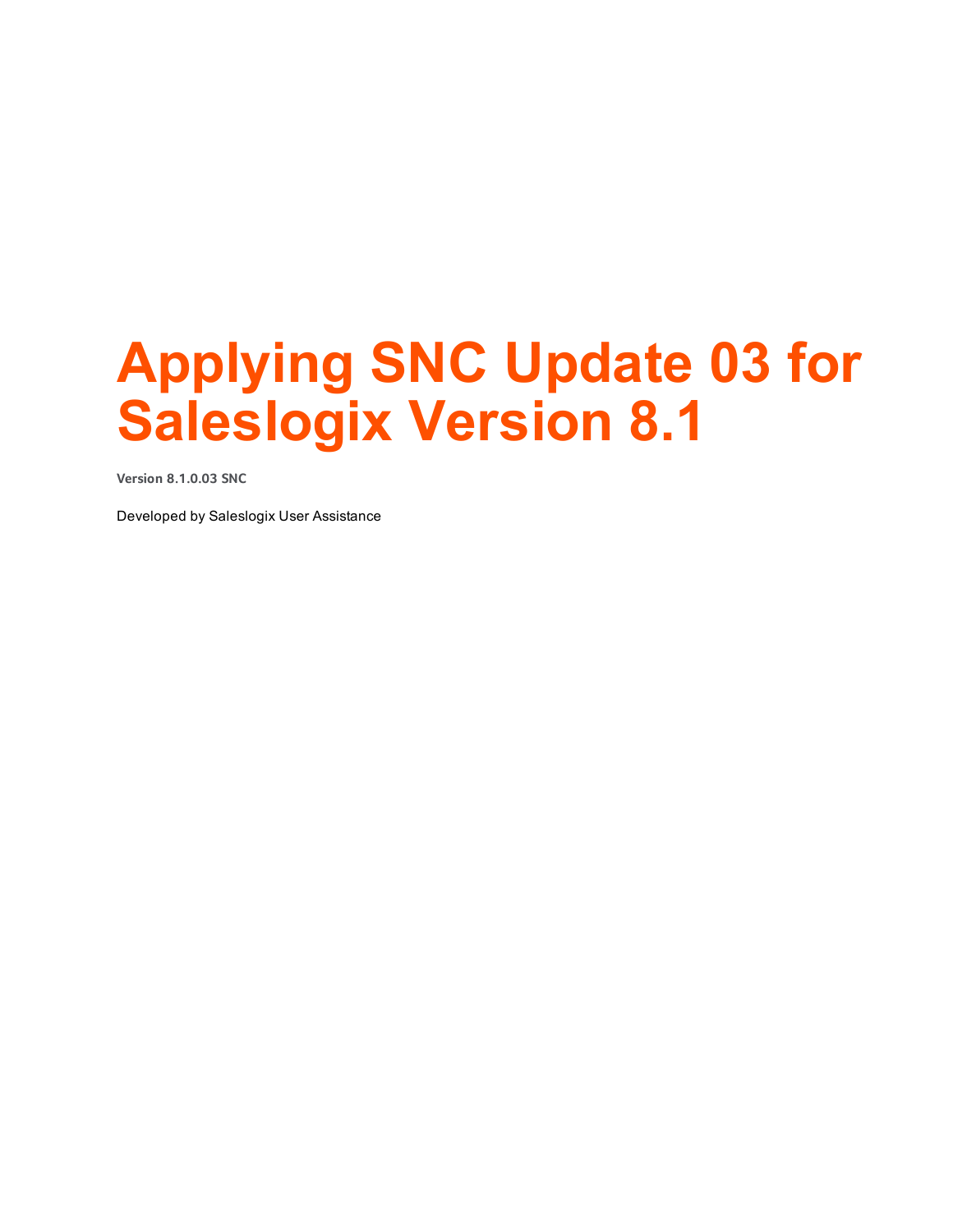## **Applying SNC Update 03 for Saleslogix v8.1**

| <b>Documentation</b><br><b>Comments</b> | This documentation was developed by Saleslogix User Assistance. For content revisions,<br>questions, or comments, contact the Saleslogix writers at saleslogix techpubs@swiftpage.com.                                                                                                                                                                                                                                                                                                                                                                                                                                                                                                                                                                           |
|-----------------------------------------|------------------------------------------------------------------------------------------------------------------------------------------------------------------------------------------------------------------------------------------------------------------------------------------------------------------------------------------------------------------------------------------------------------------------------------------------------------------------------------------------------------------------------------------------------------------------------------------------------------------------------------------------------------------------------------------------------------------------------------------------------------------|
| <b>Address</b>                          | Saleslogix<br>8800 North Gainey Center Drive, Suite 200<br>Scottsdale, AZ 85258<br><b>USA</b>                                                                                                                                                                                                                                                                                                                                                                                                                                                                                                                                                                                                                                                                    |
| <b>Version</b>                          | Version 8.1.0.03 SNC<br>2014                                                                                                                                                                                                                                                                                                                                                                                                                                                                                                                                                                                                                                                                                                                                     |
| Copyright                               | Copyright © 1997-2014, SalesLogix N.A, LLC. All rights reserved                                                                                                                                                                                                                                                                                                                                                                                                                                                                                                                                                                                                                                                                                                  |
|                                         | This product and related documentation are protected by copyright and are distributed under<br>licenses restricting their use, copying, distribution, and decompilation. No part of this product or<br>related documentation may be reproduced in any form by any means without prior written<br>authorization of Saleslogix and its licensors, if any.                                                                                                                                                                                                                                                                                                                                                                                                          |
| <b>Trademarks</b>                       | Swiftpage, Act!, SalesLogix, and the Swiftpage product and service names mentioned herein are<br>registered trademarks or trademarks of Swiftpage ACT! LLC, or its affiliated entities. All other<br>trademarks are property of their respective owners.                                                                                                                                                                                                                                                                                                                                                                                                                                                                                                         |
| <b>Disclaimer</b>                       | Saleslogix has thoroughly reviewed this manual. All statements, technical information, and<br>recommendations in this manual and in any guides or related documents are believed reliable, but<br>the accuracy and completeness thereof are not guaranteed or warranted, and they are not<br>intended to be, nor should they be understood to be, representations or warranties concerning the<br>products described. Saleslogix assumes no responsibility or liability for errors or inaccuracies with<br>respect to this publication or usage of information. Further, Saleslogix reserves the right to make<br>changes to the information described in this manual at any time without notice and without<br>obligation to notify any person of such changes. |
| <b>Technical Support</b>                | Technical Support is available to Saleslogix customers with support contracts directly from<br>Swiftpage, and to Certified Business Partners. Calls are answered during business hours, Monday<br>through Friday, excluding holidays.                                                                                                                                                                                                                                                                                                                                                                                                                                                                                                                            |
|                                         | Partners with a valid technical support contract and a Web access code can request technical<br>support electronically on the Partner Support Portal Web site: www.saleslogix.com/partners.                                                                                                                                                                                                                                                                                                                                                                                                                                                                                                                                                                      |
|                                         | Customers with a valid technical support contract and a Web access code can request technical<br>support electronically on the Customer Support Portal Web site: www.saleslogix.com/customers.                                                                                                                                                                                                                                                                                                                                                                                                                                                                                                                                                                   |
|                                         | Revisions to this book are available through both Portal Web sites. Check regularly for current<br>Saleslogix product documentation.                                                                                                                                                                                                                                                                                                                                                                                                                                                                                                                                                                                                                             |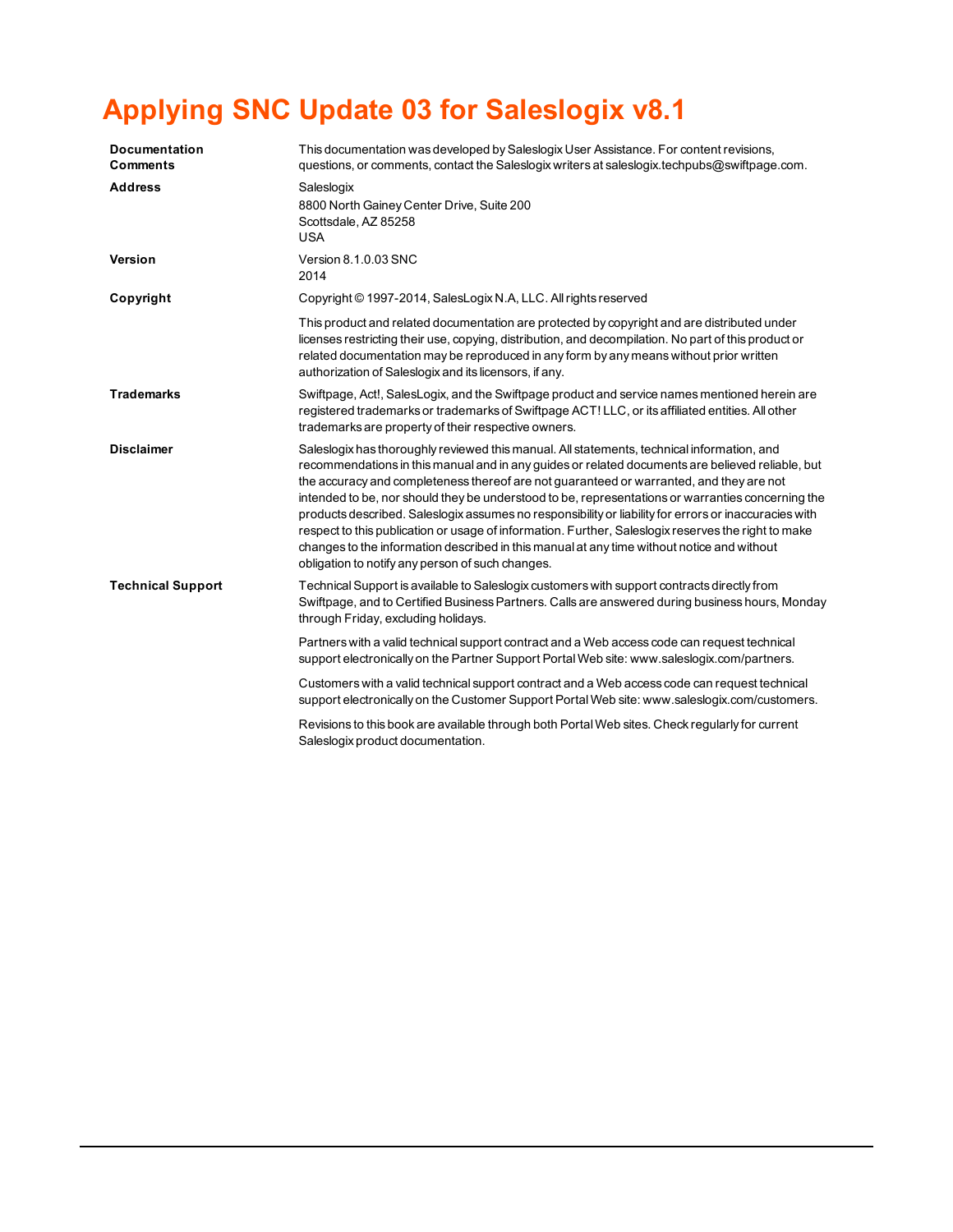# **Applying SNC Update 03 for Saleslogix Version 8.1**

This document describes SNC Update 03 for Saleslogix version 8.1. SNC Updates provide modifications to pieces of Saleslogix such as the Provider, SLXServer, Admin, Architect, Saleslogix Client, SpeedSearch, Sync Server, Sync Client, and so forth. Applying these updates may also be required for Web environments when the fix is for the Provider, SLXServer, or SpeedSearch.

### **Prerequisites**

The following Saleslogix software must be installed before installing this update:

• Saleslogix version 8.1



Do not install SNC Update 03 for Saleslogix 8.1 on any other Saleslogix version.

### **Issues Fixed in This Update**

SNC Update 03 for Saleslogix version 8.1 addresses the following issues:

| <b>Defect</b> | <b>Description</b>                                                                                                                                             |
|---------------|----------------------------------------------------------------------------------------------------------------------------------------------------------------|
| 11083340      | In the Saleslogix Windows Client, dragging and dropping an email to Ticket<br>Activities displays the Complete E-Mail dialog window twice.                     |
| 12090172      | In a localized environment, in the Administrator, the Visible Columns dialog<br>box does not display extended characters correctly.                            |
| 12090554      | In a localized Saleslogix Windows Client, corrupted strings appear in the<br>Confirm Activity dialog box.                                                      |
| 12090931      | In a localized Saleslogix Windows Client, in the Defect detail view Tickets tab,<br>some extended characters do not display correctly.                         |
| 13091236      | In a localized Saleslogix Windows Client the Toolbars Editor Arguments drop-<br>down list contains corrupted strings.                                          |
| 13091316      | In a localized Saleslogix Windows Client extended characters do not display<br>correctly in the Confirmation dialog box Notes field.                           |
| 13091909      | In a localized environment, Cyrillic characters are not saved correctly when<br>creating SpeedSearch indexes.                                                  |
| 13092054      | In a Russian localized environment, some labels in the Architect Manage<br>Plugins dialog box do not display correctly.                                        |
| 13092110      | When a create user is a Disconnected Web Client user, the host database<br>sends inserts for newly created records back to the user who created the<br>record. |
| 13092278      | In a Korean Saleslogix Windows Client, the Calendar Month view labels do not<br>display correctly.                                                             |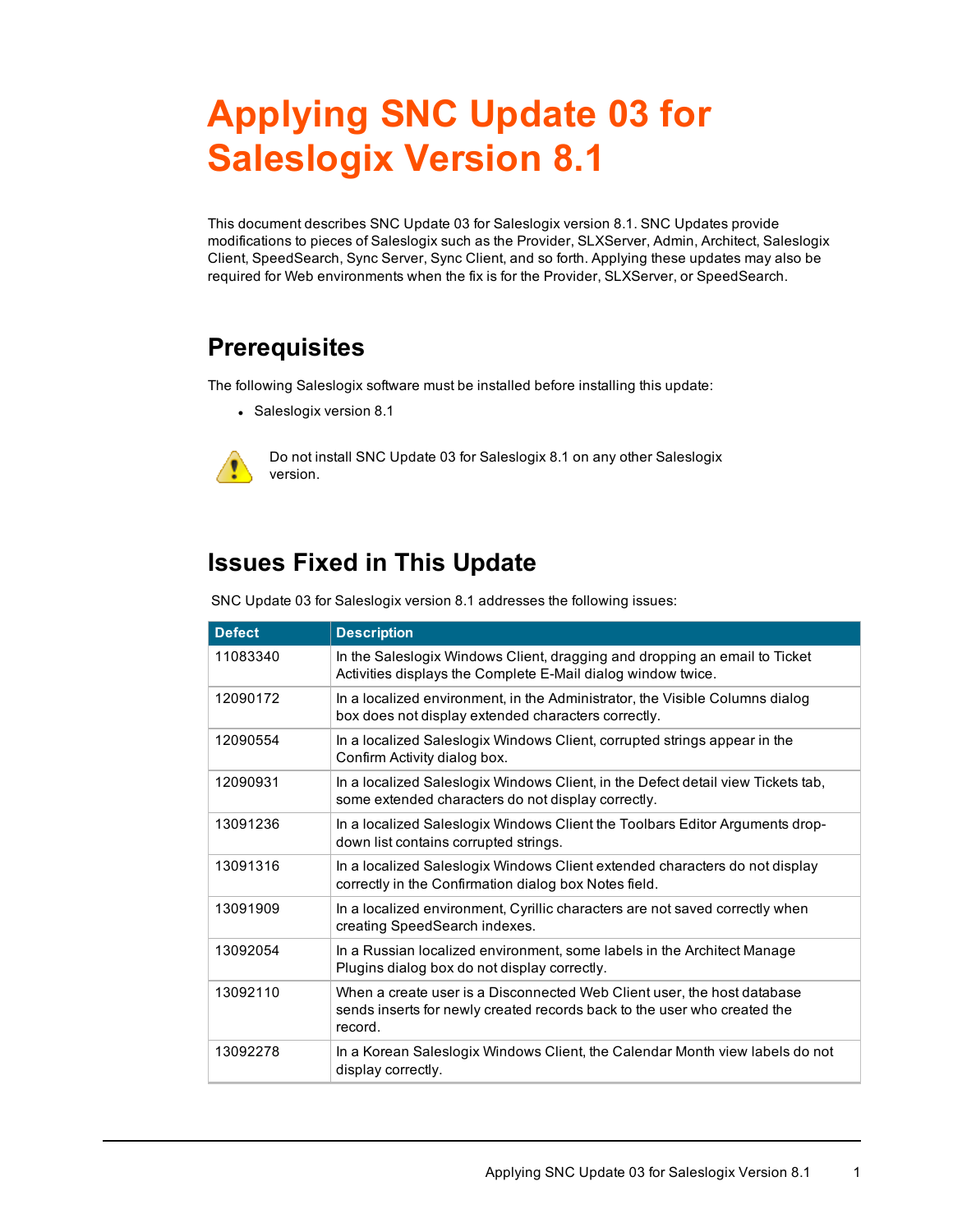| <b>Defect</b> | <b>Description</b>                                                                                                                                                                                                                            |
|---------------|-----------------------------------------------------------------------------------------------------------------------------------------------------------------------------------------------------------------------------------------------|
| 13092634      | In a Russian localized Saleslogix Windows Client, the Literature Requests<br>Print Labels drop-down list view contains corrupted text.                                                                                                        |
| 13092735      | In the Architect, using the Application.BasicFunctions.AddMinutesToDate<br>returns incorrect results over periods longer than 4 days, 15hours, and<br>20minutes (6680 Mins).                                                                  |
| 13092854      | In a Korean Saleslogix Windows Client, the English character "Y" may not<br>display correctly.                                                                                                                                                |
| 13094272      | The activity conflict warning does not display when a conflicting activity is<br>scheduled.                                                                                                                                                   |
| 13094366      | In a localized Saleslogix Windows Client, extended characters do not display<br>correctly in the Ticket Activities Comments preview pane.                                                                                                     |
| 13094456      | In a localized Saleslogix Windows Client, when viewing or editing an Event,<br>extended ASCII characters in the Location or Notes boxes do not display<br>correctly.                                                                          |
| 13094457      | In a French localized Saleslogix Windows Client, in the Activities list view<br>Events tab the Type information does not display completely.                                                                                                  |
| 13094458      | In a localized Saleslogix Windows Client, corrupted characters appear in the<br>Activity Confirmation Message dialog box.                                                                                                                     |
| 13094460      | In a localized Saleslogix Windows Client, the Literature Requests delete<br>Warning displays corrupted characters.                                                                                                                            |
| 13094461      | In a localized Saleslogix Windows Client, if a timeless activity includes<br>extended characters and an event is scheduled for the same time, the<br>Conflicting Activity notification does not display the extended characters<br>correctly. |
| 13094473      | In a localized Saleslogix Windows Client, the Mail Merge Specific Group list<br>contains corrupted characters.                                                                                                                                |
| 13094475      | In a localized Saleslogix Windows Client, if a Mail Merge contact or lead name<br>contains extended characters, then the extended characters in the file title are<br>corrupted.                                                              |
| 13094496      | The Application Architect help topic "Changing Build Output or Search Path<br>Locations" contains the incorrect build Search path.                                                                                                            |
| 14094604      | In a localized Saleslogix Windows Client, a corrupted string occurs in Toolbars<br>Editor window after saving a Toolbar Button or Hint with extended characters.                                                                              |
| 14094639      | In a localized environment, the SendSLX Contact Not Found message<br>Subject/Regarding field does not display extended characters correctly.                                                                                                  |
| 14094694      | In Query Builder, adding a date field condition with the operator 'within the last<br>xxx' causes the error "Error parsing within parameter".                                                                                                 |
| 14094728      | In a localized Saleslogix Web Client environment the "Learn more link" on the<br>log on page opens an untranslated help topic.                                                                                                                |
| 14094755      | Characters with umlauts do not display correctly in the Conflicting Activity<br>notification.                                                                                                                                                 |
| 14094916      | The Net Extension Manager Help About does not open the correct dialog box.                                                                                                                                                                    |
| 14094926      | In Query Builder, adding a condition with a 'greater than' operator causes a<br>"List index out of bounds" error.                                                                                                                             |
| 14094994      | In a French localized environment the Admin help table of contents link to<br>Contacting Saleslogix is broken.                                                                                                                                |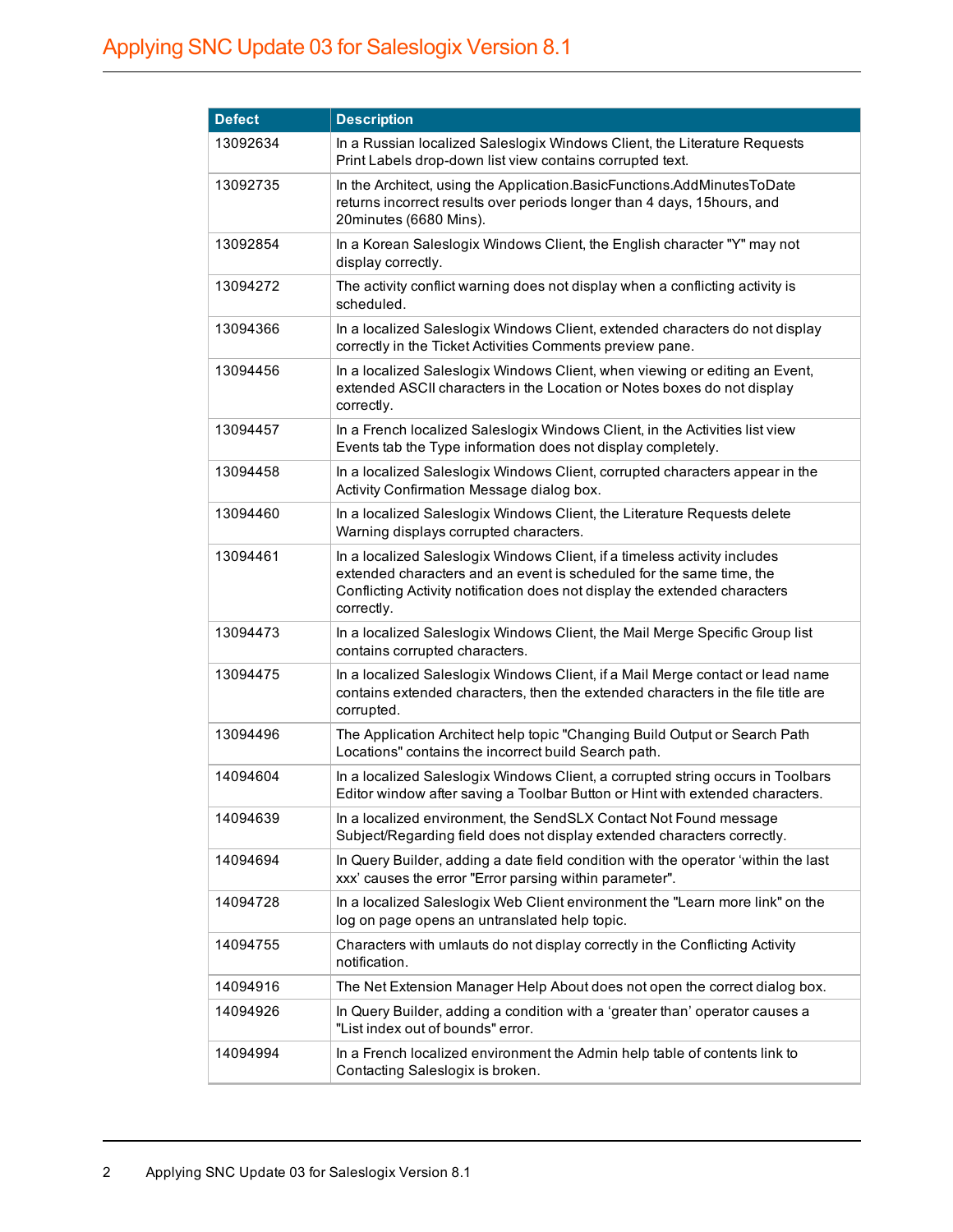| <b>Defect</b> | <b>Description</b>                                                                                                                                                                                                         |
|---------------|----------------------------------------------------------------------------------------------------------------------------------------------------------------------------------------------------------------------------|
| 14095020      | The SIxLogging Trigger.dll should allocate memory from the heap in a thread<br>safe manner.                                                                                                                                |
| 14095023      | In the Architect, resizing a checkbox or editbox will cause the control to<br>collapse to 0 size.                                                                                                                          |
| 14095024      | Users with Windows Authentication configured who use SpeedSearch to<br>search for Internal Tickets or History get the "Search found no matches"<br>message when results should have been found.                            |
| 14095026      | Cyrillic characters do not display correctly in the Administrator Users List<br>column names.                                                                                                                              |
| 14095027      | Cyrillic characters do not display correctly in the Administrator when adding a<br>team to user.                                                                                                                           |
| 14095028      | Cyrillic characters in a user name do not display correctly In the Administrator<br>when copying a profile.                                                                                                                |
| 14095029      | Cyrillic characters do not display correctly in the Administrator Realign Territory<br>view.                                                                                                                               |
| 14095030      | Cyrillic characters do not display correctly in Administrator, Systems, Office<br>Profile tab.                                                                                                                             |
| 14095033      | Cyrillic characters do not display correctly in the Administrator System Report.                                                                                                                                           |
| 14095034      | Cyrillic characters do not display correctly in the Administrator Edit Lookups<br>Layout view.                                                                                                                             |
| 14095141      | When more than two databases are set up to be indexed by one SpeedSearch<br>Server, and most incremental indexes are scheduled to build at the same time,<br>dtSearch will fail.                                           |
| 14095244      | In the Query Builder changing the order of conditions causes the error "List<br>index out of bounds".                                                                                                                      |
| 14095287      | If an e-mail with multiple contacts or leads is created from within the Saleslogix<br>Windows Client, and then sent using the SendSLX button a history record is<br>only created for the first contact or lead.            |
| 14095290      | In a German localized environment the label on the Outlook Sync Connector<br>Options Logging options is truncated.                                                                                                         |
| 14095297      | Cyrillic characters in Report names do not display correctly in Architect.                                                                                                                                                 |
| 14095315      | When new user, who was created from an existing user or template, attempts<br>to log on into the Saleslogix Windows Client, the error "Exception<br>ETimeZoneError: The time zone has not been defined for user" displays. |
| 14095320      | In a Russian localized Saleslogix Windows Client, group names do not display<br>correctly in the Literature Request dialog box.                                                                                            |
| 14095321      | In a Russian localized Saleslogix Windows client, the icons are truncated on<br>the Attachments tab.                                                                                                                       |
| 14095324      | When moving activities on the Saleslogix Windows Client Calendar, the error<br>"Exception EOIeException: Failed to parse SQL Exception location [0058B31E]<br>(saleslogix.exe) IsBrandingEnabled" displays.                |
| 14095370      | In a French localized environment, when generating an Opportunity By<br>Account report for the Opportunities Closed-Lost or Closed-Win groups no<br>records are reported.                                                  |
| 14095391      | In the Saleslogix Windows Client, scheduling an event displays the error<br>"Failed to Parse SQLIsBrandingEnabled".                                                                                                        |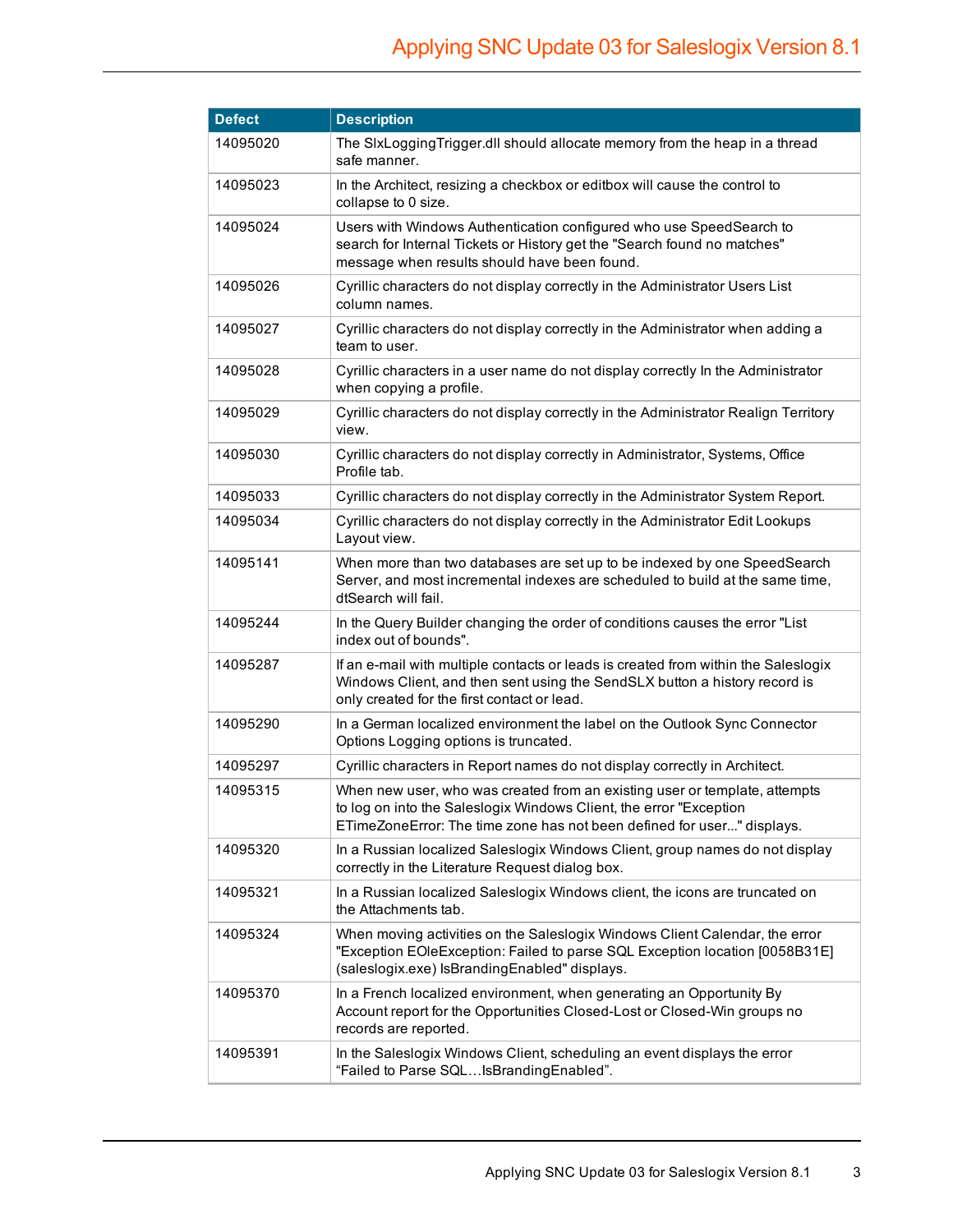| <b>Defect</b> | <b>Description</b>                                                                                                                                                                                                                                                                                                  |
|---------------|---------------------------------------------------------------------------------------------------------------------------------------------------------------------------------------------------------------------------------------------------------------------------------------------------------------------|
| 14095395      | In a Russian localized Administrator applying a bundle displays corrupted<br>characters.                                                                                                                                                                                                                            |
| 14095404      | When using SendSLX, a history record is not created for any Saleslogix<br>contacts or leads if the e-mail is also sent to an e-mail address that is not in<br>Saleslogix.                                                                                                                                           |
| 14095429      | Create an SIxReport.Optimize() method that removes a pre-defined printer,<br>discards saved data, and forces the option to use indexes or server for speed<br>on each report and sub-report. This method will be called when a report is<br>stored in or extracted from the database to improve report performance. |
| 14095453      | In a Korean localized Saleslogix Windows Client the Schedule/Edit an Event<br>view contains corrupted text                                                                                                                                                                                                          |
| 14095454      | In a Korean localized Saleslogix Windows Client the Calendar Week view<br>event descriptions do not display correctly.                                                                                                                                                                                              |
| 14095476      | In a German localized environment the Import Wizard version 8.0 does not<br>support extended characters.                                                                                                                                                                                                            |
| 14095516      | The application server logs the following SpeedSearch error<br>"GetIndexFolderSize Error: Access violation at address 00405343 in module<br>'SLXSearchService.exe"'.                                                                                                                                                |
| 14095609      | In the Saleslogix Windows Client, when using the Contact Advanced Lookup to<br>look up a contact by first and last name, and then either refreshing the view or<br>selecting delete from the Edit menu causes the error "List index out of bounds<br>(1)"                                                           |
| 14095651      | After applying 8.1 SNC Update 02, selecting Letter Using Template from the<br>Write menu causes the error "The Mail merge engine encountered and error<br>and cannot continue. The parameter "" could not be located for the query".                                                                                |
| 14095658      | In a French localized environment some of the Outlook Saleslogix Connector<br>Options labels are incorrect.                                                                                                                                                                                                         |
| 14095659      | In a German localized environment some of the Outlook Saleslogix Connector<br>Options labels are incorrect.                                                                                                                                                                                                         |
| 14095666      | In a Russian localized Saleslogix Windows Client the names of copied groups<br>listed in the Group Manager display incorrectly.                                                                                                                                                                                     |
| 14095674      | The Saleslogix Windows Client loads slowly when a group has a lot of<br>conditions.                                                                                                                                                                                                                                 |
| 14095676      | The Integrations list contains duplicate entries.                                                                                                                                                                                                                                                                   |
| 14095687      | In a French localized Architect the Query Builder does not display the "é"<br>character correctly.                                                                                                                                                                                                                  |
| 14095692      | After a report is released to Everyone and a user, the associated Report family<br>shows multiple times in Saleslogix Windows Client for the selected user.                                                                                                                                                         |
| 14095709      | While building a SpeedSearch index, an error in the SIxSearchService can get<br>stuck in a loop repeating the error every half second.                                                                                                                                                                              |
| 14095711      | The SIxSearchTrigger will create multiple entries in the IndexUpdates table for<br>a single Account change. The entries will be for other indexes that have a<br>relationship to account in some way.                                                                                                               |
| 14095713      | When multiple threads are attempting to write to the spDelFiles.txt file at the<br>same time the following I/O error can occur in SIxSearchService " Error:<br>IndexThread.Execute Line: 14 Error: I/O error 32".                                                                                                   |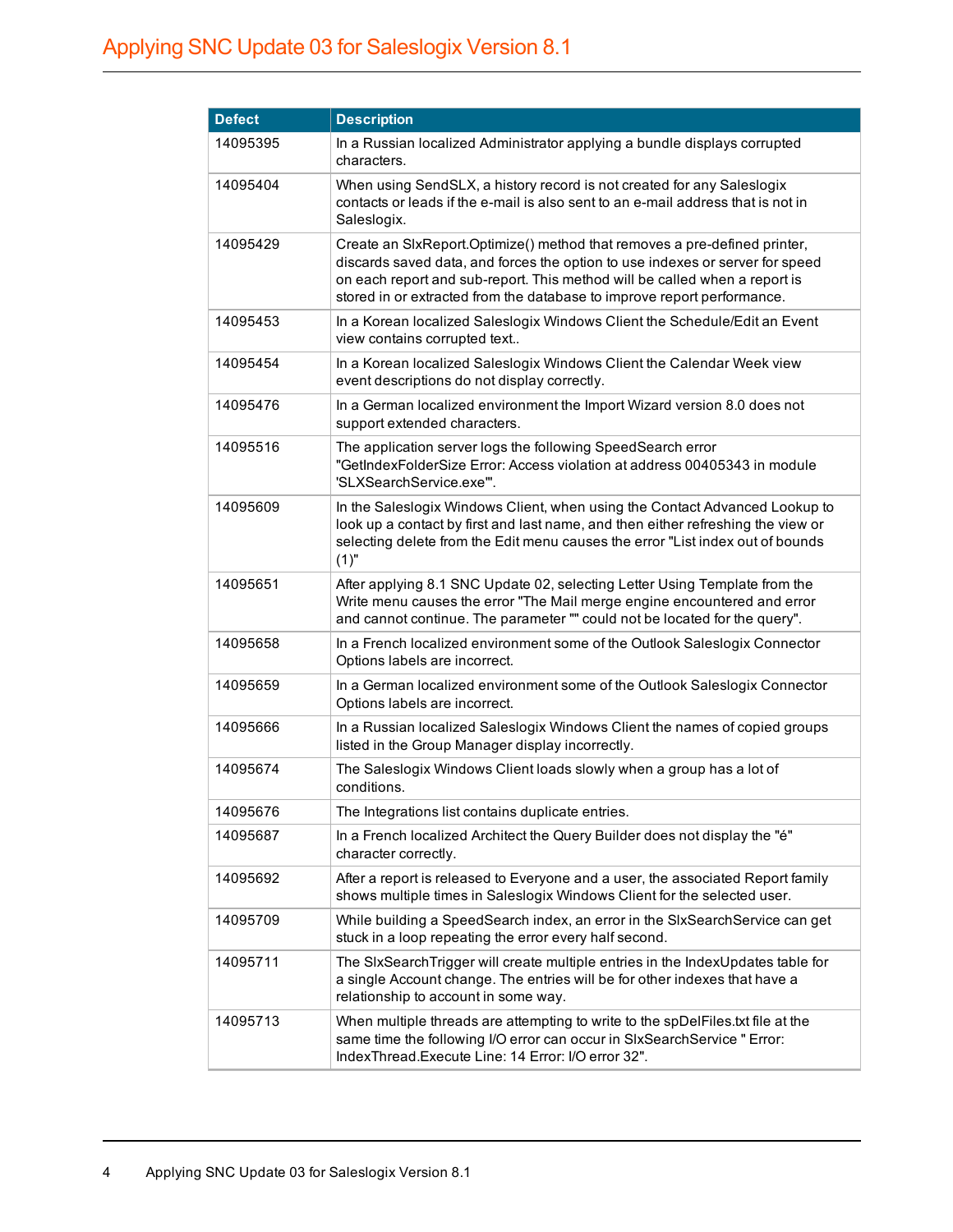| <b>Defect</b> | <b>Description</b>                                                                                                                                                                                                                 |
|---------------|------------------------------------------------------------------------------------------------------------------------------------------------------------------------------------------------------------------------------------|
| 14095715      | In order to limit the number of Indexes that can be built at one time to 5,<br>SIxSearch should spawn no more than 5 active threads at a time, new threads<br>can start when others finish.                                        |
| 14095717      | The SIxSearchService should filter queries to IndexUpdates with the<br>indexName to prevent returning more rows than necessary.                                                                                                    |
| 14095719      | In a localized Saleslogix Windows Client, the Mail Merge History Options view<br>contains untranslated strings.                                                                                                                    |
| 14095724      | Dragging and dropping the Activities tab from the middle pane causes the tab<br>to disappear.                                                                                                                                      |
| 14095746      | The SLXConversionUtility is not creating ActivityAttendee records for activities<br>that are associated with leads.                                                                                                                |
| 14095748      | Errors that occur in the SLXConversionUtility should be written to a log file<br>instead of displaying an error message that causes the SLXConversionUtility<br>to stop.                                                           |
| 14095755      | Report names that use accented characters are corrupted.                                                                                                                                                                           |
| 14095762      | In a localized Saleslogix Windows Client the Activity Manager Priority column<br>does not display extended characters.                                                                                                             |
| 14095763      | In a localized Saleslogix Windows Client NavBar labels may be truncated.                                                                                                                                                           |
| 14095785      | When replying to an e-mail in Outlook 2013, the edit in place ribbon does not<br>have options for SendSLX, VCards, or Saleslogix Library. The options are only<br>available in an e-mail message if the Pop Out button is clicked. |
| 14095788      | Allow administrators to enable or disable each Outlook sync option for contact<br>sync, activities sync or tasks sync separately.                                                                                                  |
| 14095809      | Template names that contain umlaut characters are corrupted.                                                                                                                                                                       |
| 14095831      | Add dynamic parameter support to the Architect.                                                                                                                                                                                    |
| 14095862      | SLXConversionUtility displays an SDataSync error when converting<br>accounts/contacts with apostrophes in the email address.                                                                                                       |
| 14095896      | When a contact name contains umlauted characters the names are corrupted<br>in the mail merge preview window.                                                                                                                      |
| 14095910      | Activities completed or deleted in the Saleslogix Windows client are not<br>updated, completed, or deleted in Google                                                                                                               |
| 14095912      | Create a tool to map dynamic parameter information for running reports on the<br>Web Client.                                                                                                                                       |
| 14095920      | On an Oracle database moving a contact that has a literature request causes<br>the error "Error calling method btnOkClick".                                                                                                        |
| 14095936      | Export to Excel for Assets generates a corrupted Serial Number.                                                                                                                                                                    |
| 14095937      | On a multi-byte database the Rmareceivedproduct Lookup does not return any<br>results.                                                                                                                                             |
| 14095980      | Notes that are created in the Saleslogix Mobile client do not display correctly in<br>the Windows client.                                                                                                                          |
| 14095989      | The Import Wizard must support unicode databases and unicode data.                                                                                                                                                                 |
| 14095991      | When creating new user from a profile in the Administrator Cyrillic characters<br>are corrupted in the Region and Division fields.                                                                                                 |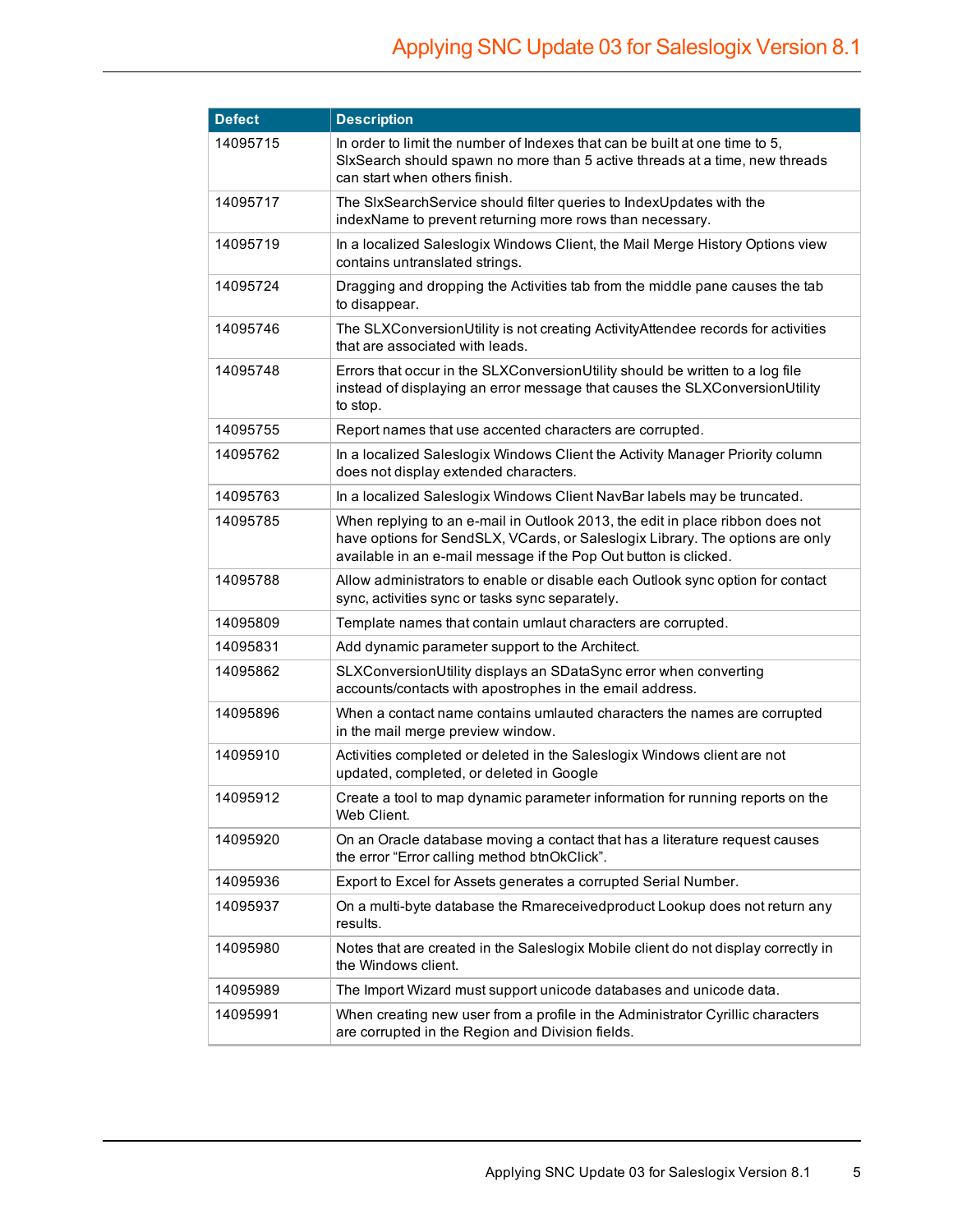| <b>Defect</b> | <b>Description</b>                                                                                                                                                                      |
|---------------|-----------------------------------------------------------------------------------------------------------------------------------------------------------------------------------------|
| 14096005      | After creating a contact with unicode characters, the contact name displays<br>question marks instead of unicode characters in the Contact detail view title.                           |
| 14096028      | On an Oracle database notes/history records do not sync from host database to<br>a remote office.                                                                                       |
| 14096100      | In a German environment, one of the items in the Attendee Role picklist needs<br>to be changed.                                                                                         |
| 14096102      | Update the Options Sync option topic to add more information about the "On<br>first sync" option.                                                                                       |
| 14096163      | The Activities list view is missing the User Calendars button.                                                                                                                          |
| 14096206      | When Application.BasicFunctions.Dolnvoke is used the WhenClosed event<br>fires prior to a Report being displayed or opened.                                                             |
| 14096207      | When performing an e-mail mail merge to a contact with unicode characters<br>the characters do not display correctly in the generated e-mail.                                           |
| 14096269      | Integrity Checker tests fail against Oracle database.                                                                                                                                   |
| 14096276      | In the Architect a report cannot be checked out in if the report name includes<br>unicode characters.                                                                                   |
| 14096334      | In the Saleslogix Web Client, calculated fields are showing question marks<br>instead of unicode characters.                                                                            |
| 14096335      | The Integrity Checker should check for carriage return line feeds in a user's title                                                                                                     |
| 14096372      | In a Saleslogix Web Client detail view users are unable to navigate past the<br>41st record.                                                                                            |
| 14096387      | In a unicode environment the task bar thumbnail view of the Saleslogix<br>Windows client may corrupt non-Latin characters.                                                              |
| 14096392      | Replace the Saleslogix icon with a unique icon for Application Architect,<br>Administrator, and Architect.                                                                              |
| 14096397      | The SendSLX Duplicate Contact dialog box does not display unicode<br>characters correctly.                                                                                              |
| 14096425      | Single activities completed in the Saleslogix Windows client result in both a<br>completed activity and the original activity in Google.                                                |
| 14096442      | In a localized environment extended characters do not display correctly on the<br>Saleslogix Windows client Account Detail view.                                                        |
| 14096443      | In a localized environment the Import Wizard 'Getting Started' dialog box<br>translated header strings do not display.                                                                  |
| 14096469      | In the Administrator extended characters in the 'Execute SQL' Available<br>Remotes list are corrupted.                                                                                  |
| 14096558      | In a localized environment, in the Administrator, extended chars are corrupted<br>when applying bundle where action contains extended characters.                                       |
| 14096650      | Unable to edit or copy Unicode groups. GroupBuilder does not show an error<br>when an edit fails; it just reloads the group, however an error is shown when<br>copying a Unicode group. |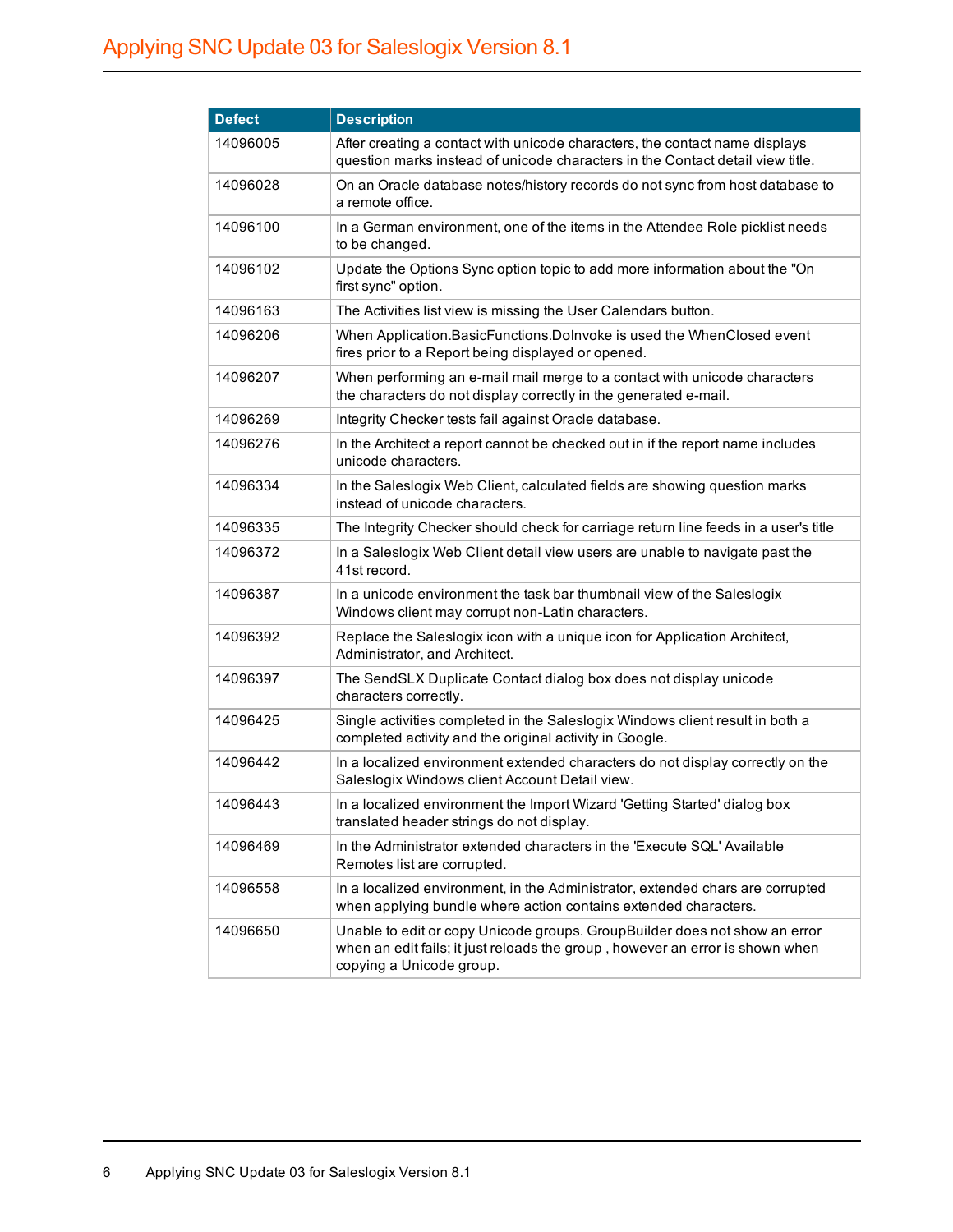### **Previously Fixed Issues**

SNC Update 03 for Saleslogix 8.1 contains fixes released in previous updates.

SNC Update 02 for Saleslogix version 8.1 addresses the following issues:

| <b>Defect</b> | <b>Description</b>                                                                                                                                                                                         |
|---------------|------------------------------------------------------------------------------------------------------------------------------------------------------------------------------------------------------------|
| 13091806      | In the Saleslogix Windows Client Opportunity list view, when a record is<br>highlighted the text changes to white.                                                                                         |
| 13093053      | OnExitControl Events do not execute in the SalesLogix Windows Client.                                                                                                                                      |
| 13093107      | Users that have the File Attachment option disabled under Function Security<br>can still attach files to Notes.                                                                                            |
| 13093442      | TEFS are not created for any records inserted or updated via an external<br>source using the SLX provider and therefore the records do not synchronize.                                                    |
| 13093639      | In the Saleslogix Windows Client Calendar, the Leader is not displayed in the<br>tool tip when hovering over a personal activity.                                                                          |
| 13093647      | In the Saleslogix Windows Client, ticket activities display encoded characters<br>in the preview.                                                                                                          |
| 13093734      | In the Saleslogix Windows Client, database changes for leads are not<br>recorded.                                                                                                                          |
| 13093739      | Logging an Outlook e-mail to history using SendSLX for multiple leads only<br>records a history record for the lead that comes first alphabetically.                                                       |
| 13093850      | The SQL statements generated for groups created in the Saleslogix Windows<br>Client Query Builder with condition operators "does contain data" or "does not<br>contain data" do not include empty strings. |
| 13093914      | In the Saleslogix Windows Client when performing a mail merge on a group of<br>contacts with specific conditions the error "No value given for one or more<br>required parameters" occurs.                 |
| 13094079      | In the Saleslogix Windows Client new tickets marked for "Submit for<br>SpeedSearch" are not returned for any user except Admin.                                                                            |
| 13094154      | The Saleslogix Windows Client loses focus when inserting a ticket if other<br>applications are open.                                                                                                       |
| 13094373      | The Notes/History grid in the Saleslogix Windows and Web clients returns<br>queries on all Ticket, Account, Contact, Opportunity, and Lead entities no<br>matter what entity is viewed.                    |
| 14094606      | In the Architect Bundler, saving a bundle with a plugin that contains Cyrillic<br>characters in the name causes an error.                                                                                  |
| 14094813      | Deprecate Application.BasicFunctions.GetGroupSQL() from reports and<br>replace with Application.BasicFunctions.GetGroupSQLEx() that includes group<br>parameter information.                               |
| 14094815      | Update System to use Application.BasicFunctions.GetGroupSQLEx() for<br>reports.                                                                                                                            |
| 14094816      | Deprecate Application.BasicFunctions.GetGroupSQLInfo() from reports and<br>replace with Application.BasicFunctions.GetGroupSQLInfoEx() that includes<br>group parameter information.                       |
| 14094819      | Modify the Address Labels Count button and group SQL failsafe logic to<br>handle group parameters.                                                                                                         |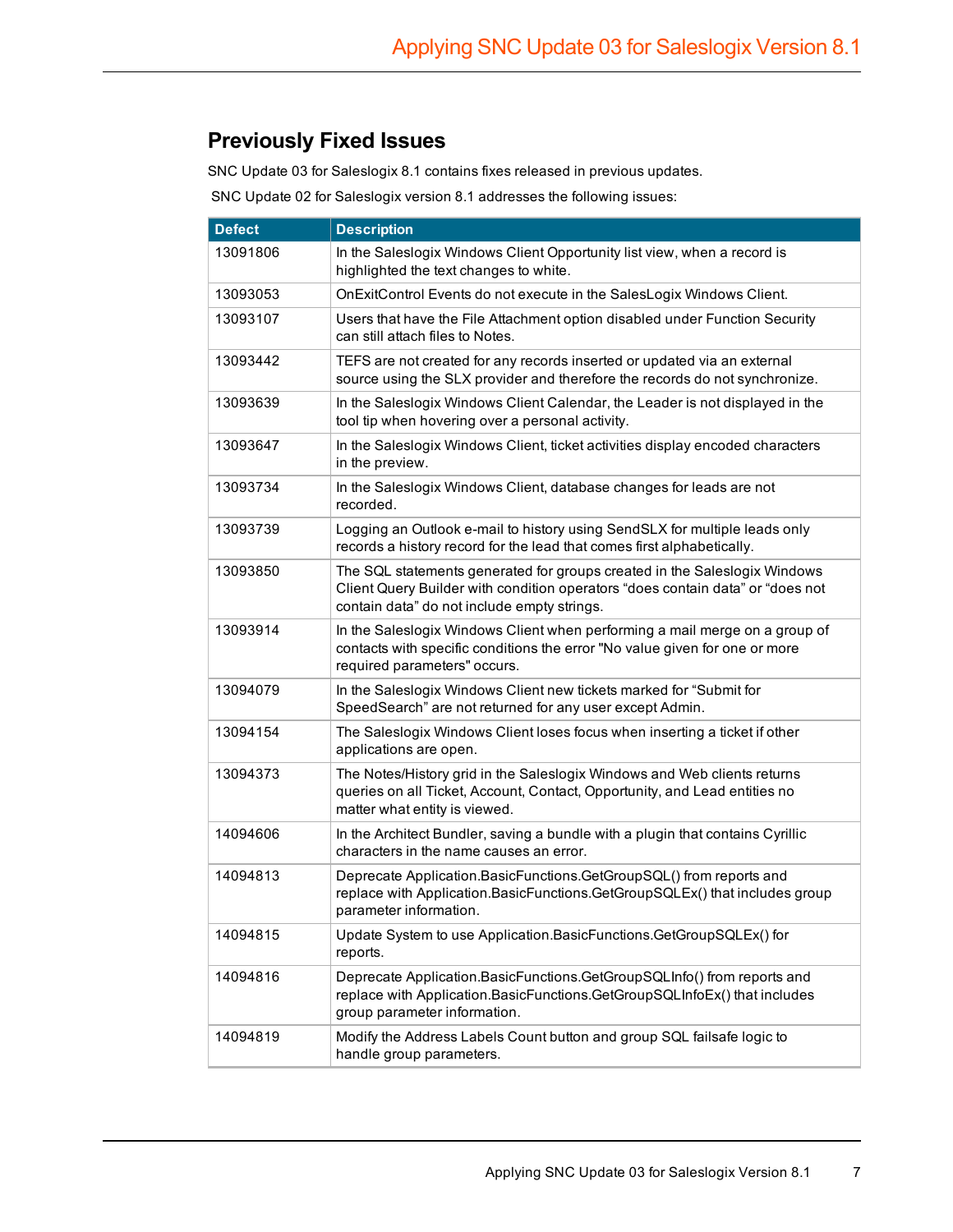| <b>Defect</b> | <b>Description</b>                                                                                                                                                                                                                                                                                         |
|---------------|------------------------------------------------------------------------------------------------------------------------------------------------------------------------------------------------------------------------------------------------------------------------------------------------------------|
| 14094820      | Modify the Mail Merge Count button logic to handle group parameters.                                                                                                                                                                                                                                       |
| 14094821      | Modify Opportunity: SLX OnOpen Opportunity Statistics Report to handle<br>scenarios where a group includes parameters.                                                                                                                                                                                     |
| 14094888      | In a Saleslogix Windows Client with UK regional settings, groups with date<br>conditions return incorrect results.                                                                                                                                                                                         |
| 14094892      | In the Architect, LookupEdit controls using the LookupRestrictOperator IN do<br>not return results.                                                                                                                                                                                                        |
| 14094896      | Reports based on groups that use an IN condition for a Unicode field in the<br>group creates parameters for any values in the IN clause, but do not generate<br>the corresponding Crystal parameters. This causes the<br>RecordSelectionFormula to include parameter names that have not been<br>replaced. |
| 14094901      | Deleting a custom picklist from the Saleslogix Administrator or Architect causes<br>the error "List index out of bounds (-1)".                                                                                                                                                                             |
| 14094903      | Running a report using a group that includes an IN clause with numeric values<br>causes the error "A numbered range is required here".                                                                                                                                                                     |
| 14094930      | There is no warning that there may be undesirable results in Report Manager<br>when adding more than one group condition that requires the creation of a<br>Crystal CommandTable.                                                                                                                          |
| 14094968      | The Contact: Web-Enabled Contacts group fails to load.                                                                                                                                                                                                                                                     |
| 14094981      | In the Saleslogix Windows Client, if a report is created using a group condition<br>where "equal to" is set to an empty string, then the error "The types of the<br>parameter field and parameter field default values are not compatible"<br>displays.                                                    |
| 14095021      | Formatting on a DateTimeEdit picklist is incorrect after upgrading to v8.0 if the<br>ReadOnly property is set.                                                                                                                                                                                             |
| 14095025      | The security wrapper does not work if you use the OR operator in group<br>conditions.                                                                                                                                                                                                                      |
| 14095049      | Copying a group with :Date, :Time, :UserID, :Now, or :OwnerID parameter does<br>not carry over the parameters to the copied group correctly. The copied group<br>no longer includes the parameters. Instead it includes the values that were<br>used to replace the parameters.                            |
| 14095050      | The : Time parameter is incompatible with Crystal Reports, beause it expects<br>the database field to be a TIME field and Saleslogix uses DateTime only.                                                                                                                                                   |
| 14095051      | Report conditions that use the :Date and :Time parameters are not converted to<br>ISO format, which prevents UTC conversion.                                                                                                                                                                               |
| 14095075      | In a localized environment on an Oracle database, the :Database Connections<br>option in Speed Search Service Configuration Manager is disabled after<br>clicking the Refresh Connection List button.                                                                                                      |
| 14095114      | Groups that include an IN clause of string values that contain Unicode fail.                                                                                                                                                                                                                               |
| 14095152      | SpeedSearch causes the error "GetIndexFolderSize Error: Access violation at<br>address 00405343 in module 'SLXSearchService.exe' to display.                                                                                                                                                               |
| 14095168      | Enable Oracle support.                                                                                                                                                                                                                                                                                     |
| 14095173      | If the connection to the shared MSG location is interrupted, Saleslogix does not<br>retrieve the MSG files when the connection is restored. Saleslogix must be<br>closed and then reopened.                                                                                                                |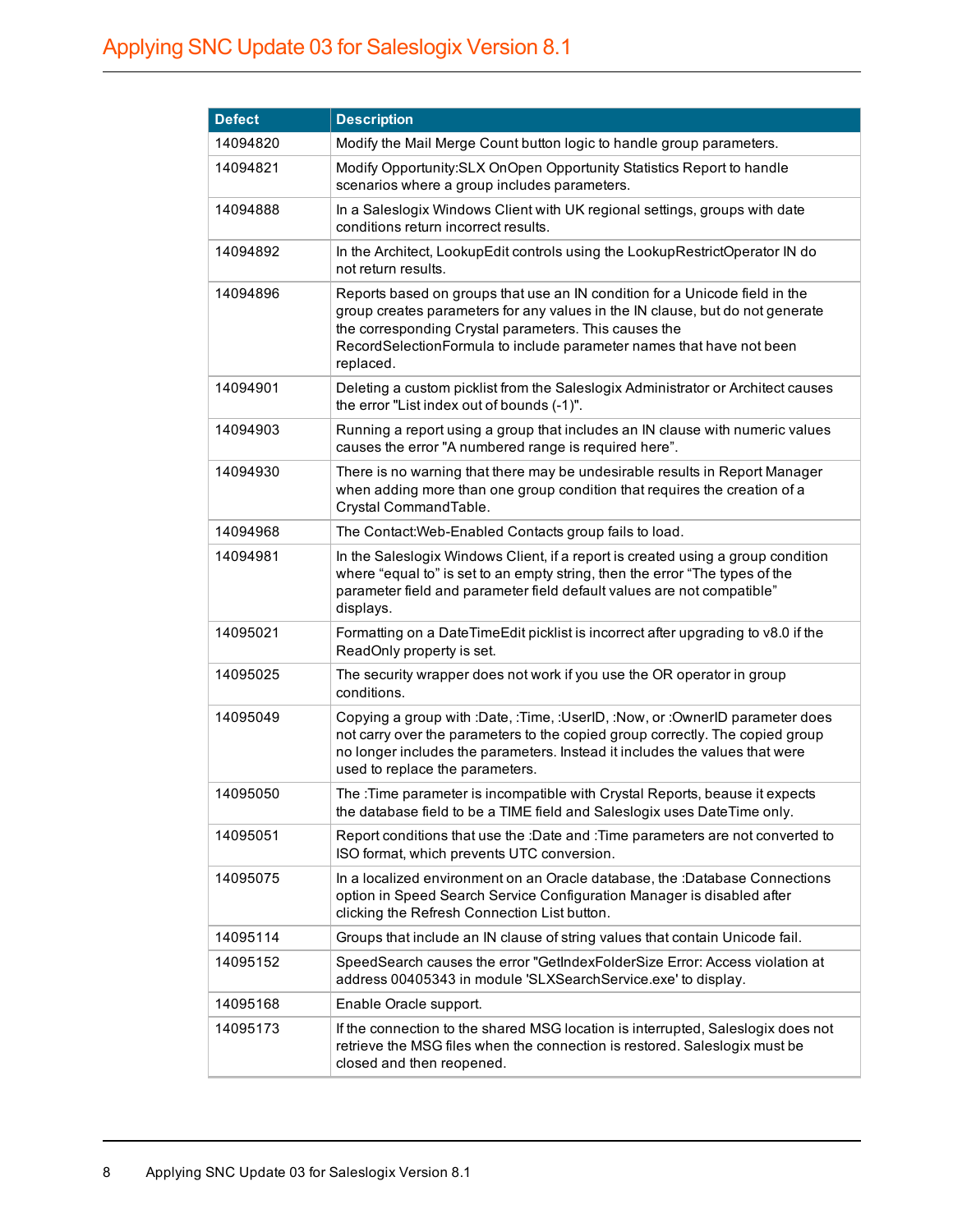| <b>Defect</b> | <b>Description</b>                                                                                                                                            |
|---------------|---------------------------------------------------------------------------------------------------------------------------------------------------------------|
| 14095220      | The SLX OLEDB provider should return or expose the real HResult instead of<br>DB SEC E AUTH FAILED when appropriate.                                          |
| 14095221      | Applying the 8.0 to 8.1 upgrade bundle to an Oracle database displays the<br>error "Creating Index (index name): ORA-00972: identifier is too long".          |
| 14095222      | Enhance the SQL generation to use OFFSET/FETCH for SQL Server 2012 for<br>paged queries.                                                                      |
| 14095228      | The MSSQL specific NEWID() function fails for Oracle in the<br>SLXConversionUtility.                                                                          |
| 14095238      | Remove Intellisync references from help.                                                                                                                      |
| 14095257      | CreateOracleViews.sql and CreateOracleIndexes.sql scripts are no longer<br>required after creating an Oracle database.                                        |
| 14095331      | When an activity, including recurring activities, is completed a new<br>globalsyncid should be generated in the History table.                                |
| 14095334      | In a localized environment, if Day Light Saving Time is selected and the time<br>zone is Brasilia or Santiago, the SalesLogix Administrator stops responding. |
| 14095409      | The internal class used by Saleslogix to set parameters on a report is failing to<br>set parameters.                                                          |
| 14095516      | SpeedSearch error GetIndexFolderSize Error: Access violation at address<br>00405343 in module 'SLXSearchService.exe' appears in the Event log.                |

SNC Update 01 for Saleslogix version 8.1 addresses the following issues:

| <b>Defect</b> | <b>Description</b>                                                                                                                                                                                  |
|---------------|-----------------------------------------------------------------------------------------------------------------------------------------------------------------------------------------------------|
| 13092631      | In a Russian localized Saleslogix Windows Client, corrupted characters<br>display in the "Lookup Account" window.                                                                                   |
| 13092633      | In a Russian localized Saleslogix Windows Client, corrupted characters<br>display in the Status field of the Insert Opportunity window.                                                             |
| 13093030      | Cannot edit a tab in Administrator in a French localized environment with<br>extended characters.                                                                                                   |
| 13093056      | Enables support for Saleslogix Network Client reports.                                                                                                                                              |
| 13094034      | A "List index out of bounds" error message displays after setting up a new<br>group with specific operators and values.                                                                             |
| 13094080      | Usernames with accents do not display correctly in Architect.                                                                                                                                       |
| 13094127      | Cannot "Send as" another user when using Mail Merge in the Saleslogix<br>Windows Client.                                                                                                            |
| 13094300      | In the Saleslogix Windows Client Query Builder, duplicate values display<br>when a user selects CONTACT.TYPE in a Contact group.                                                                    |
| 13094329      | Groups created in the Saleslogix Windows Client that use Float, Currency,<br>DateTime, or Decimal parameters will give an invalid result when the group is<br>executed in the Web Client.           |
| 13094332      | Groups that have DateTime parameters are passed as locale specific<br>DateTime strings (e.g. string of '9/16/2008 10:27:00 AM') instead of as<br>DateTime parameter values or ISO DateTime strings. |
| 13094359      | In a German localized environment, SQL Statements executed in the<br>Administrator return untranslated German extended characters.                                                                  |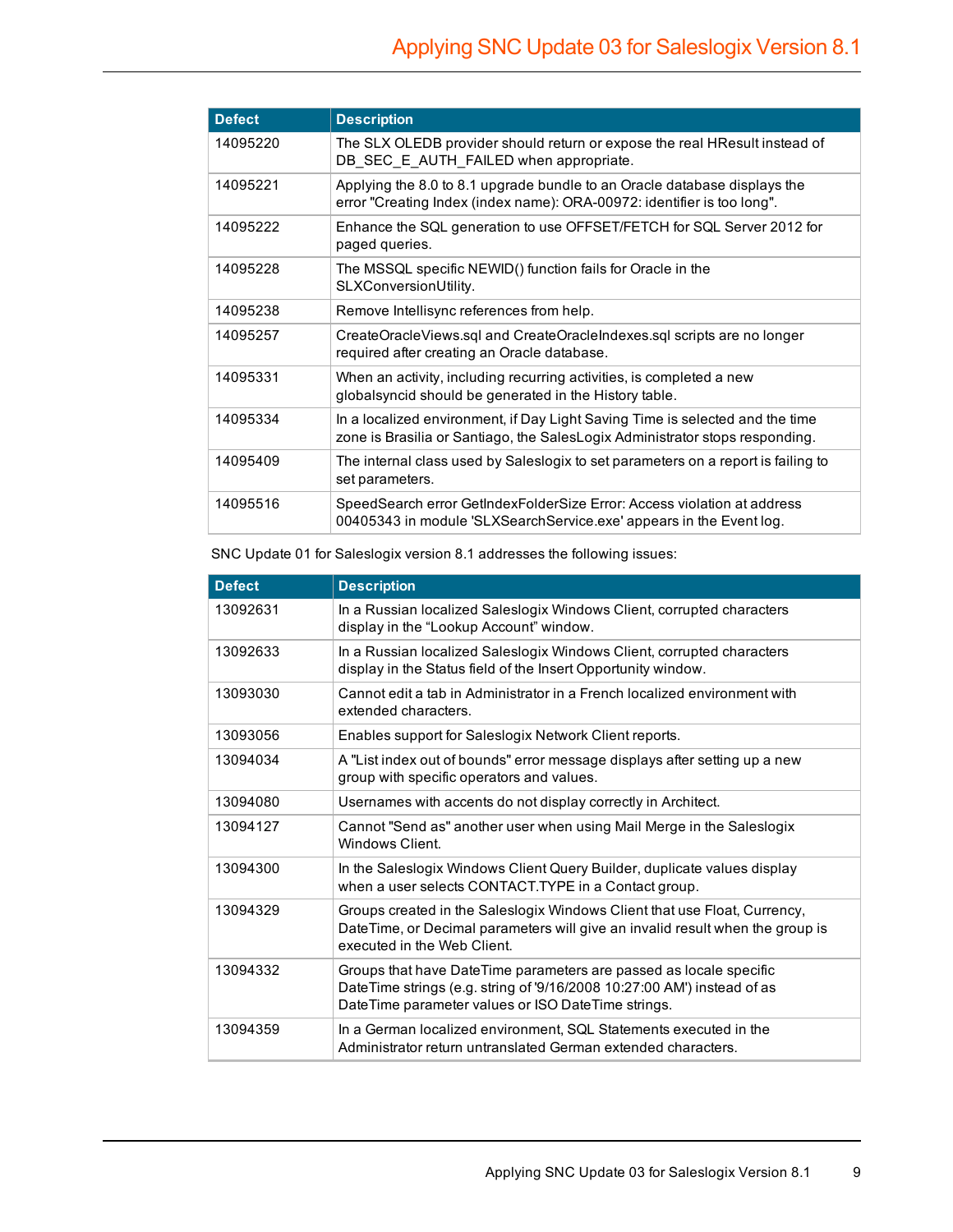| <b>Defect</b> | <b>Description</b>                                                                                                                           |
|---------------|----------------------------------------------------------------------------------------------------------------------------------------------|
| 13094360      | In a localized environment, pick lists with extended characters are not inserted<br>correctly from a bundle.                                 |
| 14094598      | When adding or modifying a column header in the Saleslogix Windows Client<br>accented characters to do not display correctly.                |
| 14094634      | When adding a calculated field based on specific conditions to a group layout,<br>the error "The following SData diagnosis occurred" occurs. |
| 14094653      | In the Outlook Connection Options view, the Use Windows Authentication<br>check box label is truncated.                                      |
| 14094778      | In a French or German localized environment, the Architect help does not<br>open.                                                            |
| 14094869      | When synchronizing contacts and activities to Outlook using Outlook Sync, the<br>CreateSource is set to GoogleSync instead of Outlook Sync.  |
| 14094885      | Query Builder groups created with date/time as a condition display the error<br>"Error parsing within parameter" error.                      |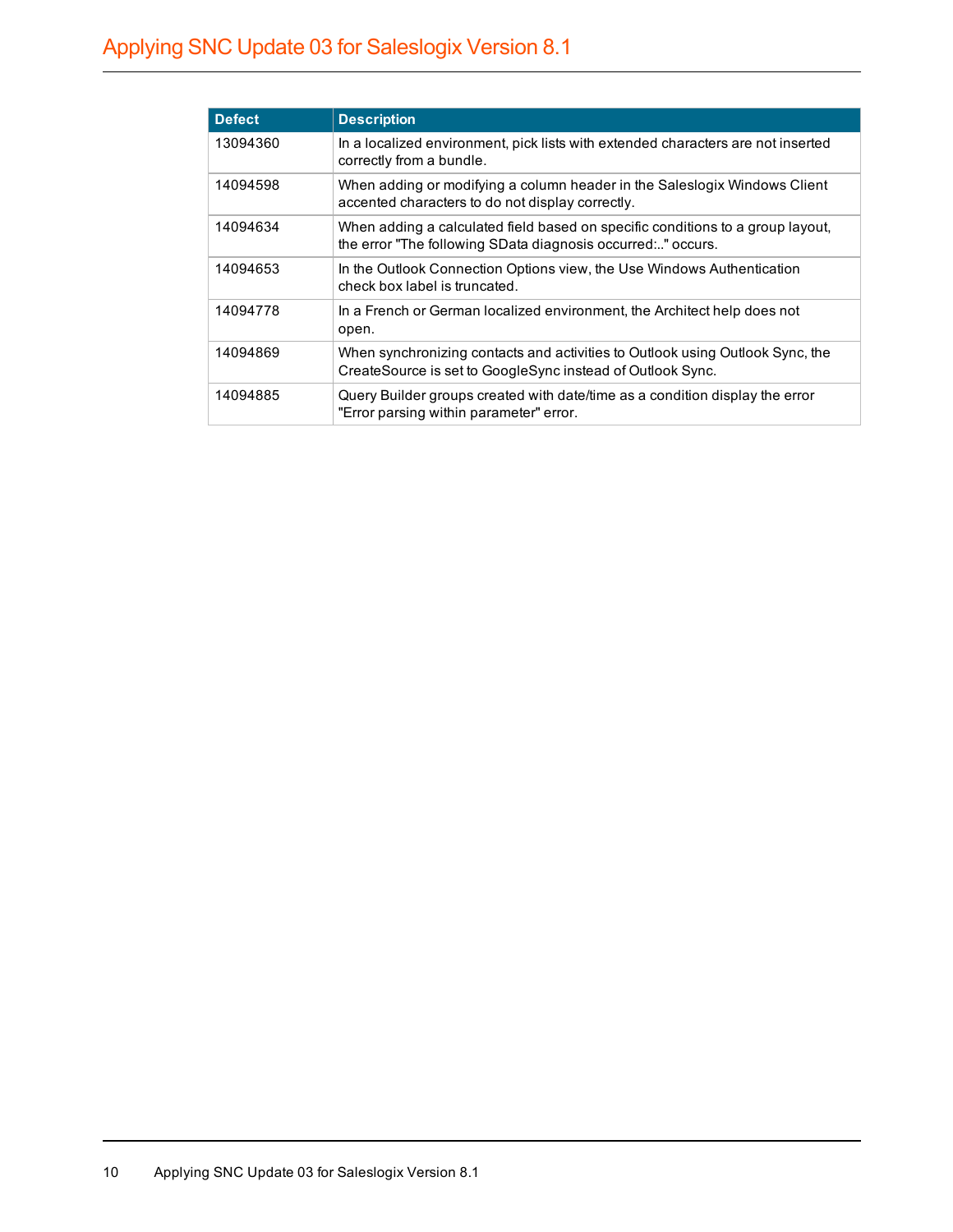### **File Information**

This update may include . pdb files which are not listed in the following table. These files are included to provide additional logging information for troubleshooting purposes.

| <b>File Name</b>                        | <b>File Contents</b>                        | <b>File</b><br><b>Version</b> |
|-----------------------------------------|---------------------------------------------|-------------------------------|
| SLX_v810_<br>SNC<br>Update_<br>03.zip   | SLX_v810_SNC_Update_03.exe                  |                               |
|                                         | Saleslogix v8.1.0 Update 03.sxb             |                               |
| SLX v810<br>SNC<br>Update_<br>$03$ .exe | Admin.chm                                   |                               |
|                                         | Admin.exe                                   | 8.1.0.1416                    |
|                                         | ApplicationArchitect.chm                    |                               |
|                                         | Architect.chm                               |                               |
|                                         | Architect.exe                               | 8.1.0.1416                    |
|                                         | GroupTranslator.dll                         | 8.1.0.1416                    |
|                                         | ImportWiz.exe                               | 8.1.0.1416                    |
|                                         | Integrations.chm                            |                               |
|                                         | Interop.SLXReporting.dll                    | 8.1.0.0                       |
|                                         | Interop.SLXSystem.dll                       | 8.1.0.0                       |
|                                         | ReportingAssistant.chm                      |                               |
|                                         | Sage.SalesLogix.NetExtensions.Core.dll      | 8.1.0.1416                    |
|                                         | Sage.SalesLogix.NetExtensions.Core.reg      |                               |
|                                         | Sage.SalesLogix.NetExtensions.Framework.dll | 8.1.0.1416                    |
|                                         | SalesClient.chm                             |                               |
|                                         | SalesLogix.exe                              | 8.1.0.1416                    |
|                                         | SalesLogix.sxc                              |                               |
|                                         | Saleslogix.Reporting.API.dll                | 8.1.0.1224                    |
|                                         | Saleslogix.Reporting.API.reg                |                               |
|                                         | SLXControls.ocx                             | 8.1.0.1416                    |
|                                         | SIxConversionUtility.exe                    | 8.1.0.1224                    |
|                                         | SLXDBChecker.exe                            | 8.1.0.1416                    |
|                                         | SLXDBEngine.dll                             | 8.1.0.1416                    |
|                                         | SLXEventMessage.dll                         | 8.1.0.1416                    |
|                                         | SLXHistorySecurityExtension.dll             | 8.1.0.1253                    |
|                                         | SLXLoggingObj2.dll                          | 8.1.0.1253                    |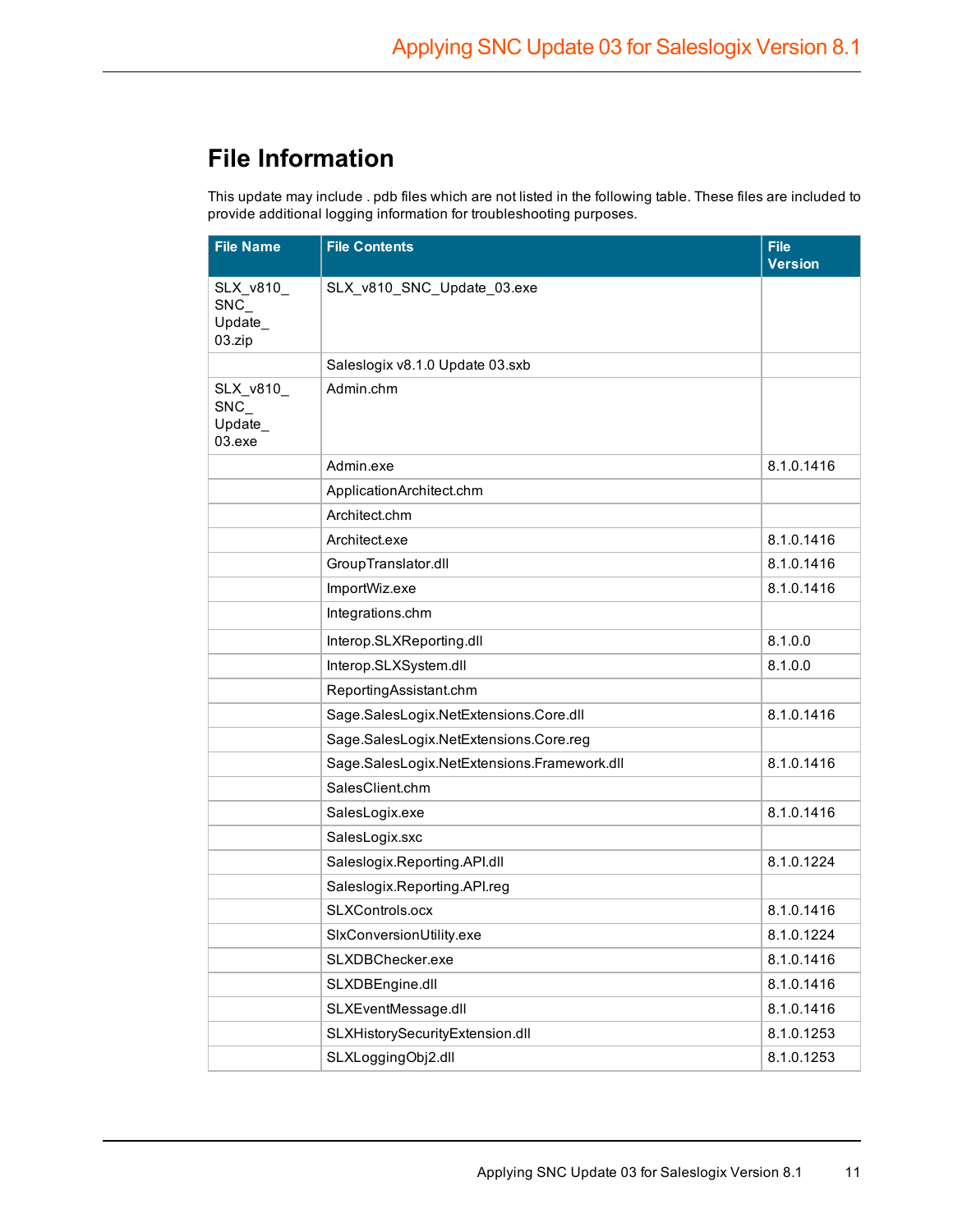| <b>File Name</b>           | <b>File Contents</b>                   | <b>File</b><br><b>Version</b> |
|----------------------------|----------------------------------------|-------------------------------|
|                            | SIxLoggingTrigger.dll                  |                               |
|                            | SLXMMEngine.dll                        | 8.1.0.1416                    |
|                            | SLXMMGUI.dll                           | 8.1.0.1416                    |
|                            | SLXNetExtensions.exe                   | 8.1.0.1416                    |
|                            | SLXOLEDB.dll                           | 8.1.0.1416                    |
|                            | SLXOptions.dll                         | 8.1.0.1181                    |
|                            | slxotl32.dll                           | 8.1.0.1416                    |
|                            | SLXOutlookSync.chm                     |                               |
|                            | SLXPROFILING.dll                       | 8.1.0.1416                    |
|                            | SLXReporting.dll                       | 8.1.0.1416                    |
|                            | SLXReportingAssistant.exe              | 8.1.0.1224                    |
|                            | SLXReportingAssistant.exe.config       |                               |
|                            | SLXSearchService.exe                   | 8.1.0.1416                    |
|                            | SIxSearchTrigger.dll                   | 8.1.0.1416                    |
|                            | SLXServer.exe                          | 8.1.0.1416                    |
|                            | SIxSL.dll                              | 8.1.0.1416                    |
|                            | SLXSpeedSearch.dll                     | 8.1.0.1253                    |
|                            | SLXSystem.dll                          | 8.1.0.1416                    |
|                            | SLXSystem.exe                          | 8.1.0.1416                    |
|                            | SLXTriggers.dll                        | 8.1.0.1416                    |
|                            | SpeedSearchConfig.exe                  | 8.1.0.1253                    |
|                            | SyncClient.exe                         | 8.1.0.1416                    |
|                            | SyncServer.exe                         | 8.1.0.1416                    |
| Saleslogix                 | Changes to Dashboard Widgets           |                               |
| v8.1.0<br>Update<br>03.sxb | • System : SData Feed                  |                               |
|                            | Changes to Forms:                      |                               |
|                            | • Lead: Notes-History                  |                               |
|                            | System: Manage Targets                 |                               |
|                            | System:MoveContact                     |                               |
|                            | System: Opportunity Detail             |                               |
|                            | <b>System: Opportunity Statistics</b>  |                               |
|                            | System: SLX Report Manager View        |                               |
|                            | System : Update Multiple Opportunities |                               |
|                            | Changes to Global Scripts:             |                               |
|                            | System: Global System                  |                               |
|                            | System: Opportunity Management         |                               |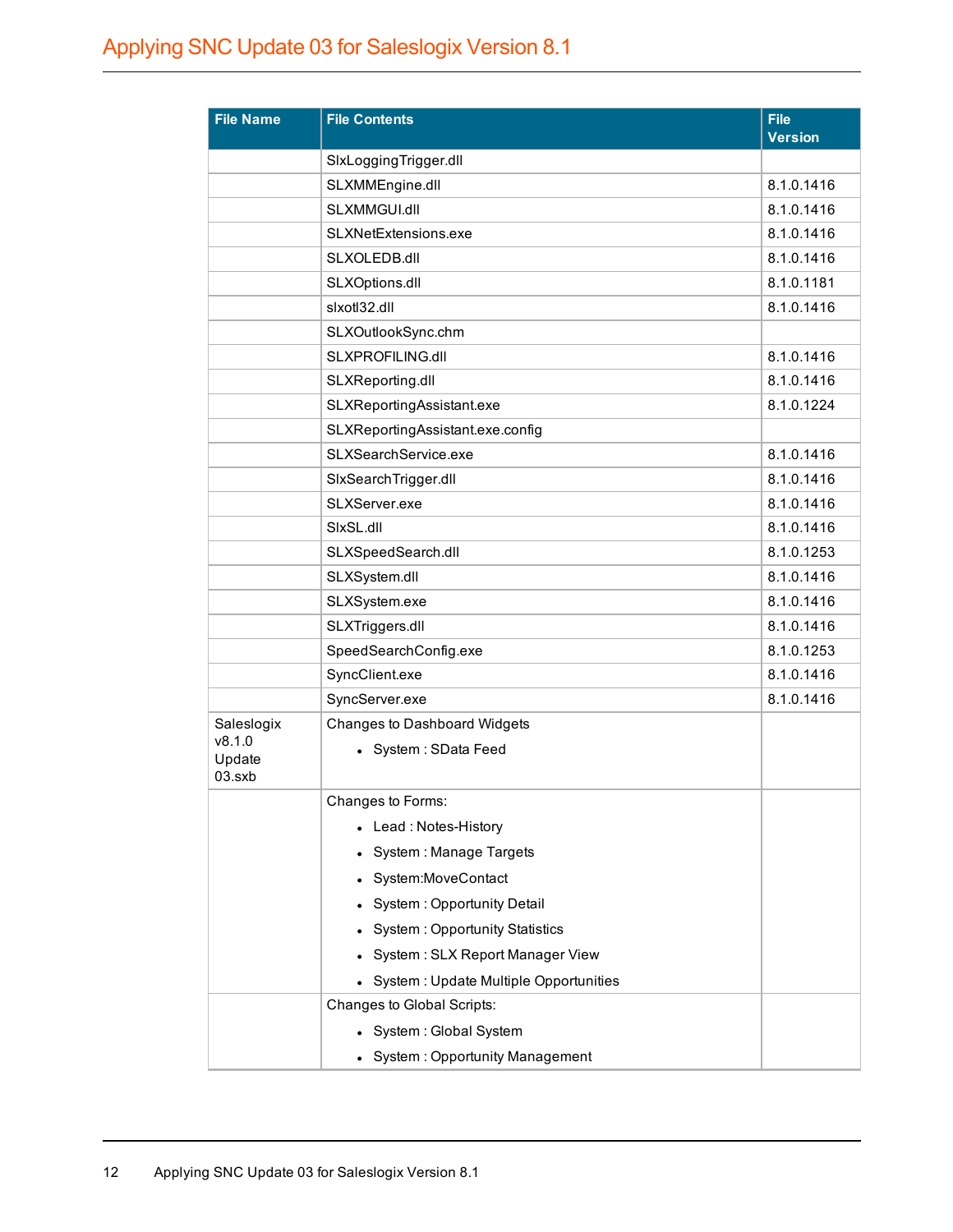| <b>File Name</b> | <b>File Contents</b>                                                                                                            | <b>File</b><br><b>Version</b> |
|------------------|---------------------------------------------------------------------------------------------------------------------------------|-------------------------------|
|                  | <b>Changes to Reports</b>                                                                                                       |                               |
|                  | • Marketing: Campaign Summary Report                                                                                            |                               |
|                  | • Opportunity: Closed Opportunities By Account                                                                                  |                               |
|                  | <b>Opportunity: Closed Opportunities Summary</b>                                                                                |                               |
|                  | Changes to VBScripts:                                                                                                           |                               |
|                  | • Dashboard: Content Set Support                                                                                                |                               |
|                  | • Opportunity: SLX OnOpen Opportunity Statistics Report                                                                         |                               |
|                  | • System: Export Grid RS To Excel                                                                                               |                               |
|                  | System: Notes History Common                                                                                                    |                               |
|                  | • System: SLX Crystal Report-                                                                                                   |                               |
|                  | • System: SLX Lead Support                                                                                                      |                               |
|                  | System: SLX Report Condition Builder Controller                                                                                 |                               |
|                  | • System: SLX Report Conditions                                                                                                 |                               |
|                  | • System: SLX Report Controller                                                                                                 |                               |
|                  | Creates Indexes:                                                                                                                |                               |
|                  | • Index GLOBALCHANGETRACKING CHGTYPE on<br>GLOBALCHANGEDTRACKING (CHANGETYPE)                                                   |                               |
|                  | UNIQUE Index DBOBJECTDEF OBJECTNAME<br>DBTYPE on DB OBJECTDEFINITION (OBJECTNAME,<br>DATABASETYPE)                              |                               |
|                  | UNIQUE Index GLOBALCHANGETRACKING COMP<br>$\bullet$<br>KEY on GLOBALCHANGETRACKING (ENTITYID,<br>USERID, TABLENAME, CHNAGETYPE) |                               |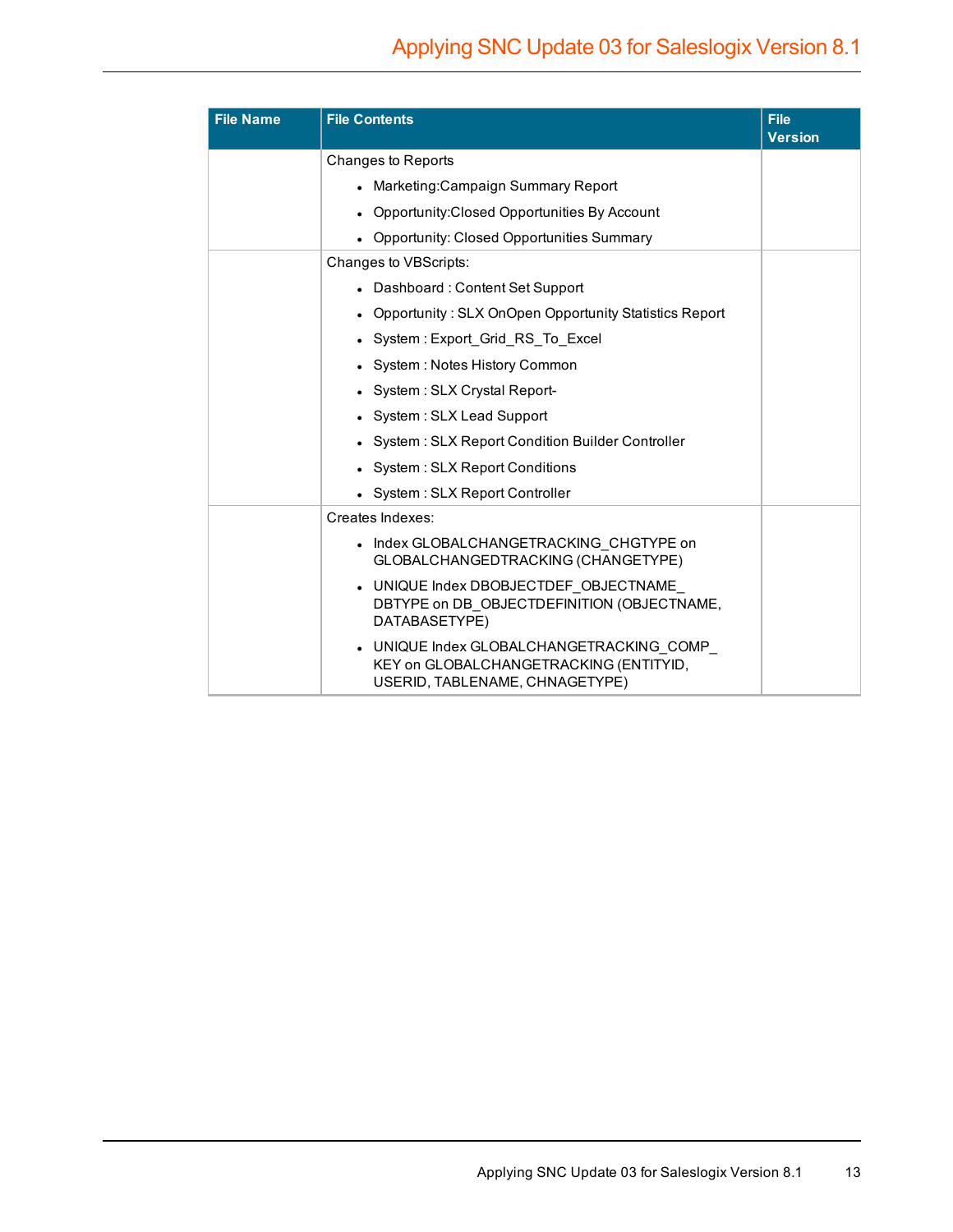| <b>File Name</b> | <b>File Contents</b>                                                                                                | <b>File</b><br><b>Version</b> |
|------------------|---------------------------------------------------------------------------------------------------------------------|-------------------------------|
|                  | Executes SQL                                                                                                        |                               |
|                  | • DELETE FROM sysdba.SLXOLEDBPLUGINDATA                                                                             |                               |
|                  | • Exec ('DROP INDEX DBOBJECTDEFINITION<br>OBJECTNAME_DBTYPE ON sysdba.DB_<br>OBJECTDEFINITION')                     |                               |
|                  | • Exec('DROP INDEX GLOBALCHANGETRACKING<br><b>CHANGETYPE ON</b><br>sysdba.GLOBALCHANGETRACKING')                    |                               |
|                  | • Exec('DROP INDEX GLOBALCHANGETRACKING<br>COMPOSITE KEY ON<br>sysdba.GLOBALCHANGETRACKING')                        |                               |
|                  | DELETE FROM sysdba/PICKLIST Where PICKLISTID =<br>'kSYST0000416 And ITEMID=k6UJ9A0003V1' Or TEXT =<br>'AdminLink'   |                               |
|                  | DELETE FROM sysdba/PICKLIST Where PICKLISTID =<br>'kSYST0000416 And ITEMID=k6UJ9A0003V4' Or TEXT =<br>'SystemLink'  |                               |
|                  | - DELETE FROM sysdba/PICKLIST Where PICKLISTID =<br>"kSYST0000416 And ITEMID=k6UJ9A0003V5' Or TEXT =<br>'User Link' |                               |
|                  | DELETE FROM sysdba/PICKLIST Where PICKLISTID =<br>"kSYST0000416 And ITEMID=k6UJ9A0003V7' Or TEXT =<br>'Text Item    |                               |
|                  | Insert Record:                                                                                                      |                               |
|                  | • SLXOLEDBPLUGINDATA (SYST0000000B)                                                                                 |                               |
|                  | USEROPTIONDEF [FieldCoun tExtendedGroupList]                                                                        |                               |
|                  | • USEROPTIONDEF<br>[HideOnSelection ExtendedGroupList]                                                              |                               |
|                  | USEROPTIONDEF [ShowOnLookup ExtendedGroupList]                                                                      |                               |
|                  | • USEROPTIONDEF<br>[StayInDetailView ExtendedGroupList]                                                             |                               |
|                  | Insert Pick List Integration Type                                                                                   |                               |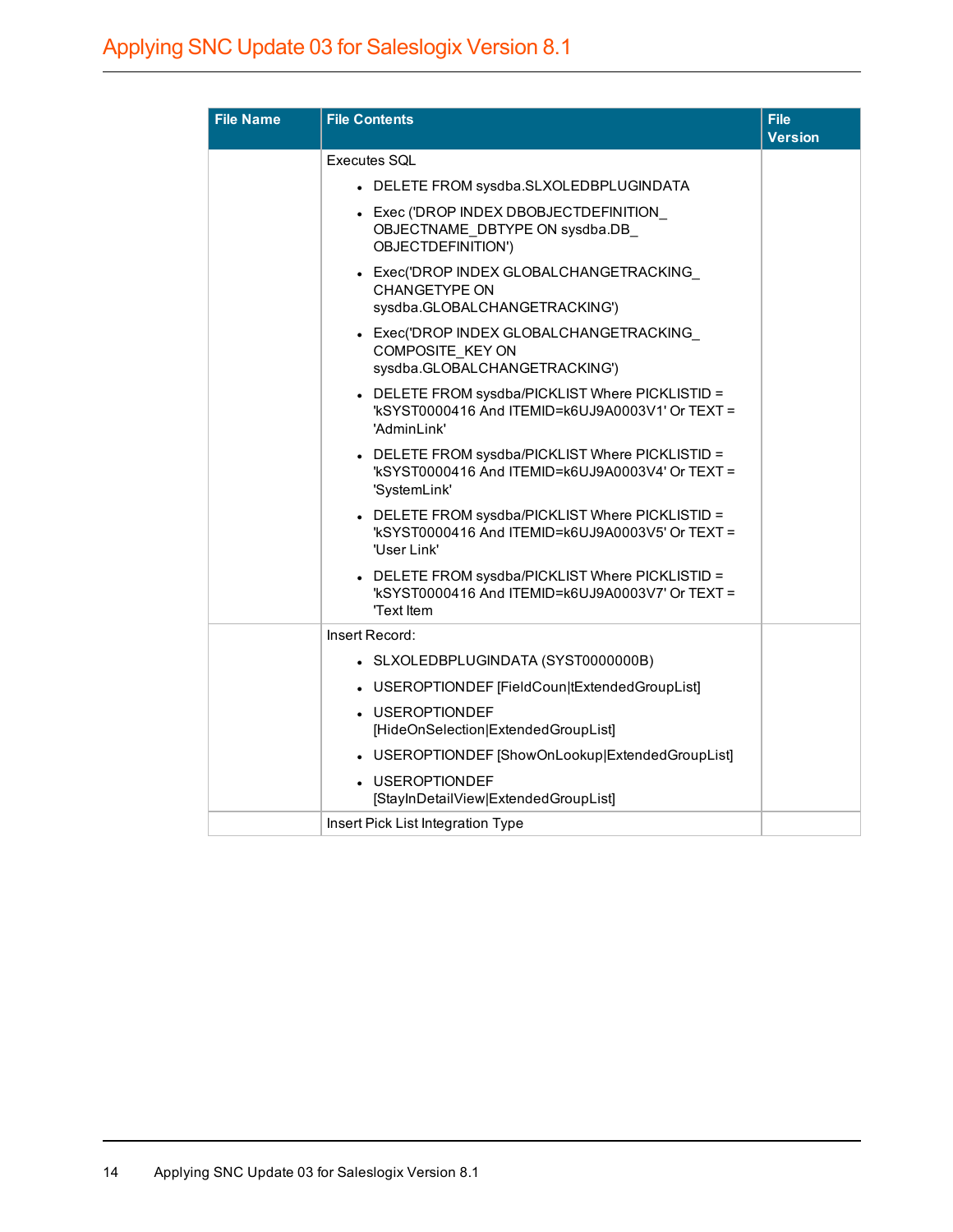### **Applying the Update**

Install this Update to all computers where Saleslogix is installed.

Before installing the Saleslogix v8.1.0 Update 03.sxb bundle, review the files included in the update. Back up any customized files that may be affected, or back up the whole project if there are many files. Then, apply the update bundle in one of the following ways:

- Manually merge the update items with the customized items.
- Apply the bundle (overwriting all existing items), and then manually merge the customized items.

#### **To begin the install**

- 1. Close all Saleslogix applications on the computer to which you are applying the Update.
- 2. Extract the contents of the **SLX\_v810\_SNC\_Update\_03.zip** file to a temporary folder.
- 3. Navigate to the folder where you extracted the Update files and double-click **SLX\_v810\_SNC\_ Update\_03.exe**.
- 4. Click **Next**.
- 5. On the **Welcome** screen, click **Install** to install the patch.

Automated installations can be used to install the Saleslogix Client for new users. When the automated installation is updated using this method, it contains the initial version of the Saleslogix Client and all service packs and updates applied to your system.

6. On the **Completed** screen, click **Finish**.

#### **Finding Script Changes**

Changes to Saleslogix scripts, and scripts on forms, can be researched using a third-party comparison utility such as Beyond Compare or Microsoft Word. You can use the following example procedure to determine the Saleslogix script changes in this release. Then, use that information to update your custom scripts with the Saleslogix changes, or add your customizations to the Saleslogix script.

#### **To find script changes**

- 1. Apply the upgrade bundles to a test environment.
- 2. Open the original version of the script or form you want to research in the **Architect**.
- 3. Right-click the script, and then click **Select All**.
- 4. Copy and paste the information to a text editor, such as **WordPad**.
- 5. Save the script with the version number in the name.
- 6. Repeat steps 2 5 for the same plugin updated in this release.
- 7. Open the original plugin version in **Microsoft Word** (saved in step 5).
- 8. On the **Tools** menu, click **Compare and Merge Documents**.
- 9. Browse to and select the updated plugin (saved in step 6) and click **Merge**.
- 10. View the code changes and determine how to merge the Saleslogix changes with your customizations.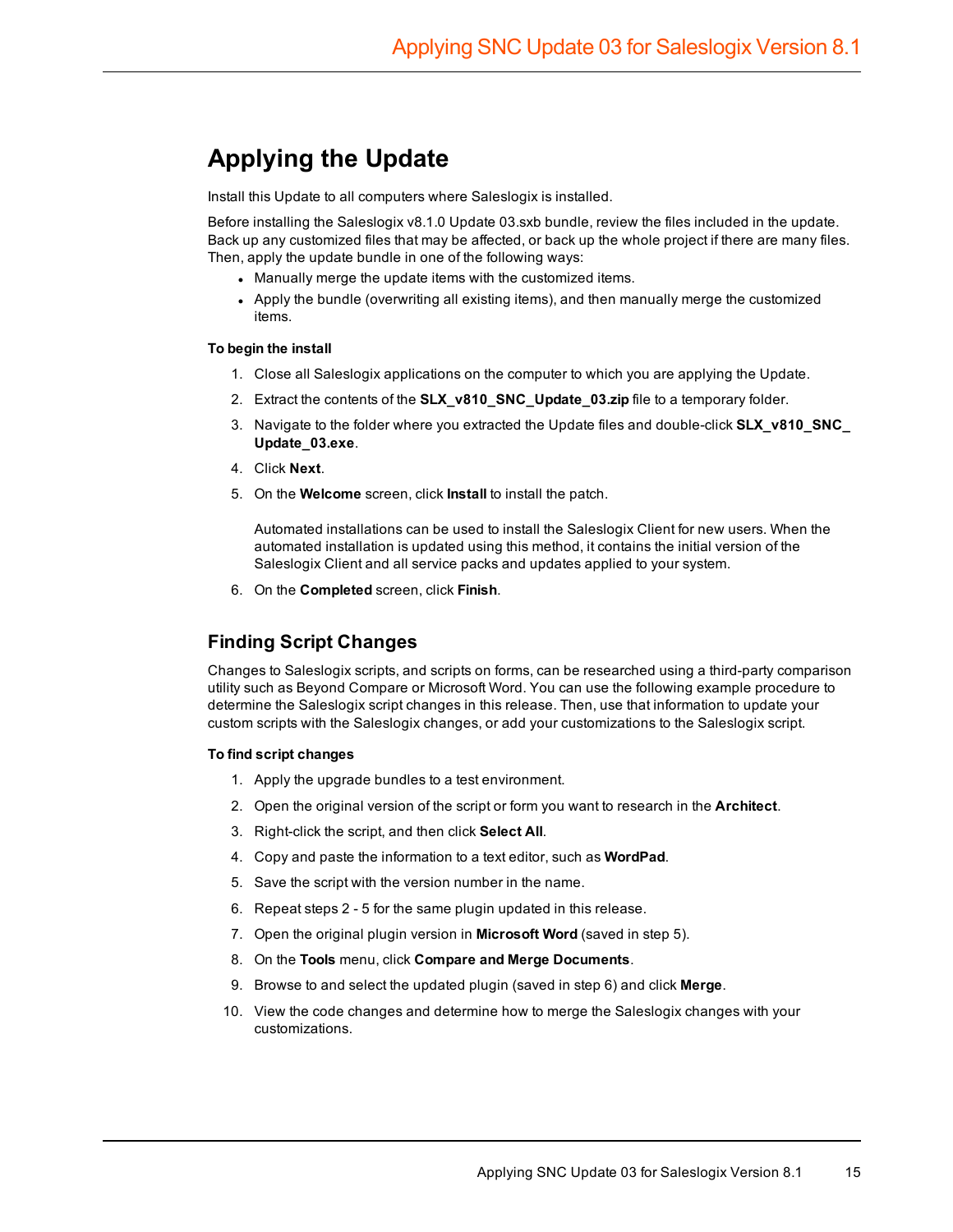### **Installing the Bundle Using the Saleslogix Administrator**

Use the Saleslogix Administrator to install the Saleslogix v8.1.0 Update 03 bundle.

Before installing the update bundle, create a bundle of all customized plugins in your database. Saleslogix does not overwrite your customized plugins. However, this bundle can be used as a backup of your customizations.

#### **To install the bundle**

- 1. Open the **Administrator**.
- 2. On the **Navigation Bar**, click **Bundles**.
- 3. Click **Install**.
- 4. Navigate to the folder where you extracted the Update files and double-click the bundle named **Saleslogix v8.1.0 Update 03**.
- 5. After the bundle is loaded, the **Choose Actions to Install** dialog box appears. View the plugins to be installed with this release, and then click **OK**.
- 6. During installation, click **Yes**, **Yes to All** or **OK** on any confirmation message boxes for overwriting system plugins or indexes.
- 7. In the **Choose Teams** dialog box, select the teams to which you want to release plugins, and then click **OK**.

### **Updating the Integrity Checker Library**

Saleslogix 8.1 SNC Update 03 includes a new Integrity Checker test. If you have opened the Integrity Checker since installing Saleslogix version 8.1, then you must perform the following steps in order to receive the updated Integrity Checker library.

#### **To update the Integrity Checker library**

- 1. On the computer where the Integrity Checker is installed, browse to **C:\ProgramData\SalesLogix\Integrity Checker**.
- 2. Rename the existing **SalesLogix.sxc** file
- 3. Open Integrity Checker to automatically create the new library file.
- 4. If you have customized the Integrity Checker library, then you must merge the differences between the SalesLogix.sxc file renamed in step 2 and the new SalesLogix.sxc created in step 3 using a text editor of your choice.

### **Refreshing the Image Cache**

Saleslogix 8.1 SNC Update 03 includes new icons for the Administrator and Architect and Saleslogix Web Core Update 03 includes a new icon for the Application Architect. In order for the new icons to appear on Windows 8 or Windows Server 2012, it may be necessary to refresh the icon cache.

If you need to complete these steps on a computer that also requires Web Core Update 03 you should wait to complete these steps until after you have installed Web Core Update 03. These steps are also available in the *Applying Web Core update 03 for Saleslogix Version 8.1* document.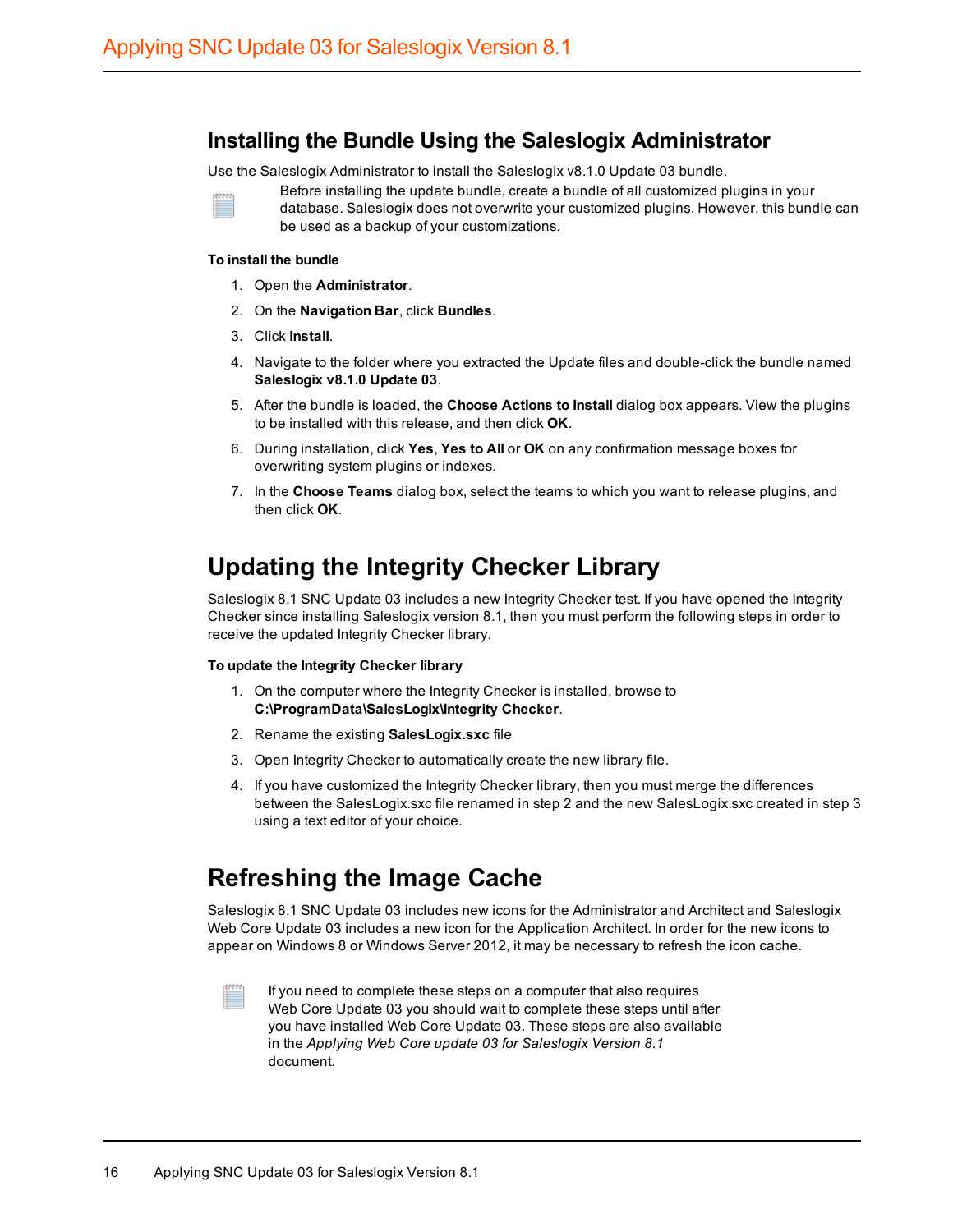#### **To update the icon cache**

- 1. Log on as the local administrative user to the machine that has the Administrator, Application Architect, or Architect installed. This must be the Windows administrator user. Users that are just part of the Administrators group may not have the necessary permissions.
- 2. Open a command window and type **cd C:\Users\[User] \AppData\Local\Microsoft\Windows\Explorer**. Replace [User] with the Windows user for whom Saleslogix is installed on the machine, for example WebDLL.
- 3. To view a list of the files and confirm that the folder contains multiple files starting with iconcache, type **dir**.
- 4. Close all programs running on the machine, including Explorer. To close Explorer, open Task Manager, open the Details tab, in the list right-click explorer.exe and click End Task.
- 5. In the command window, type **del iconcache\*** and then press **Enter**.
- 6. Type **shutdown /r** to reboot the machine. The Start menu may not be visible until you reboot.
- 7. Repeat for each machine that has the Administrator, Application Architect, or Architect installed.

### **Using the Saleslogix Reporting Assistant to Map Dynamic Parameters**

The Saleslogix Reporting Assistant was introduced in 8.1 SNC Update 03 to support reports with dynamic parameters on the Saleslogix Web Client.

You must map any dynamic parameters in order to run reports with dynamic parameters on the Saleslogix Web Client. The Saleslogix Reporting Assistant identifies dynamic parameters and enables you to map them to the appropriate tables and fields.

Once you have identified and mapped all of the dynamic parameters, you will not have to map them again. If you create a new report or edit an existing report, use the Saleslogix Reporting Assistant to identify and map any new dynamic parameters.



In order to map dynamic parameters, you will need to view reports in the SAP Crystal Reports designer.

#### **To identify and map dynamic parameters**

- 1. Browse to Program Files/Saleslogix and double-click the **Saleslogix Reporting Assistant.exe**.
- 2. Log on to the **Saleslogix Reporting Assistant** using your Saleslogix administrative user ID and password, and database alias.



- 3. To narrow the list of reports, do one of the following:
	- <sup>l</sup> Click the **Ready** filter and select **True** to narrow the list of reports to the reports that have been processed and are ready to be viewed or edited.
	- <sup>l</sup> Click the **Has Dynamic Parameters** filter and select **True** to narrow the list of reports to the reports with dynamic parameters.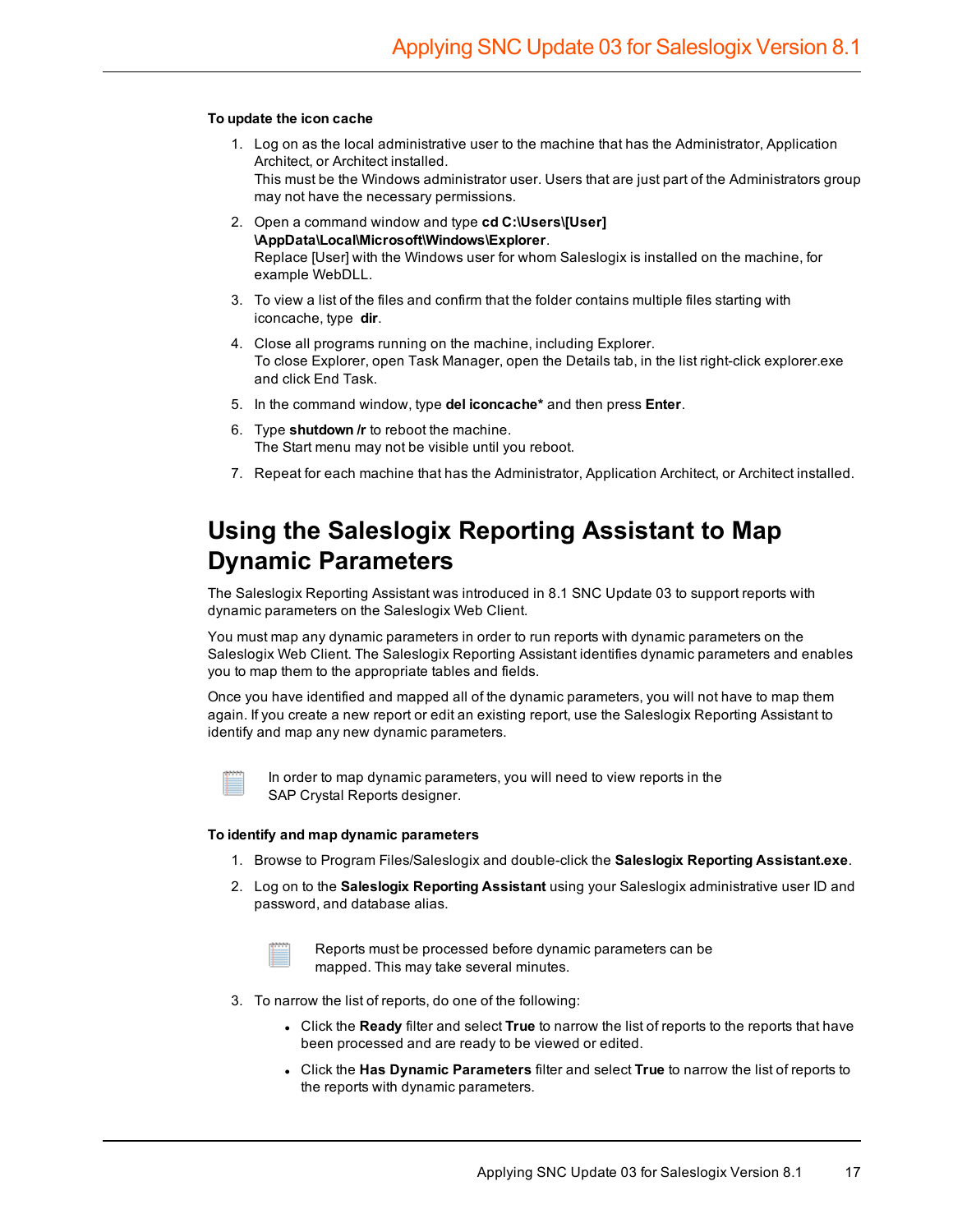#### 4. Click **Refresh Filter**.

- 5. Review the list of reports. Reports that require attention are highlighted in the grid using one of the following colors.
	- Yellow identifies reports with dynamic parameters.
	- Red identifies reports with one or more errors to be corrected.
	- Green identifies reports with dynamic parameters that have been mapped or are valid.
- 6. Select a report from the **Reports** list.
- 7. Click the **Prompt Parameters** tab.
- 8. Review the list of parameters. Parameters that require attention are highlighted in yellow. Parameters that have already been mapped are highlighted in green.
- 9. To narrow the list of parameters, select one or both of the filter buttons:
	- <sup>l</sup> **Show Dynamic Only** lists only dynamic parameters
	- **.** Show In Use Only lists only parameters that are being used
- 10. Select a parameter in the grid and click the **Edit Dynamic Parameter** button.
- 11. Click **View Report in SAP Crystal Reports**.
	- a. If the Field Explorer is not open, on the **View** menu, click **Field Explorer**.
	- b. In the **Field Explorer**, expand **Parameter Fields**, and double-click the parameter you want to view.
	- c. In the **Edit Parameter** dialog box, note if the **Value** or **Description** contains information. Some parameters may have both a Value and a Description.
	- d. Hover your mouse over the Value or Description and note the table and field identified in the tooltip.
- 12. Do one of the following:
	- To add a parameter click the Add button.
	- To edit a parameter, select the parameter in the Data Source grid and click the ellipsis button
- 13. Return to the Saleslogix Reporting Assistant.
- 14. If the parameter had a Value defined in the Crystal Report designer, then map the Value to the correct table and field.
	- a. Select the parameter and click the **Data Source** button. The Select Data Source dialog box opens.
	- b. Under **Data Source Type** select **Value**.
	- c. Click the **Suggestions** drop-down arrow and select the item that matches the tooltip in the Crystal Report designer. If the Suggestions list is empty or does not match the table and field in the Crystal Reports designer, then use the **Table** and **Field** boxes to select the appropriate table and field.
	- d. Click **OK**.